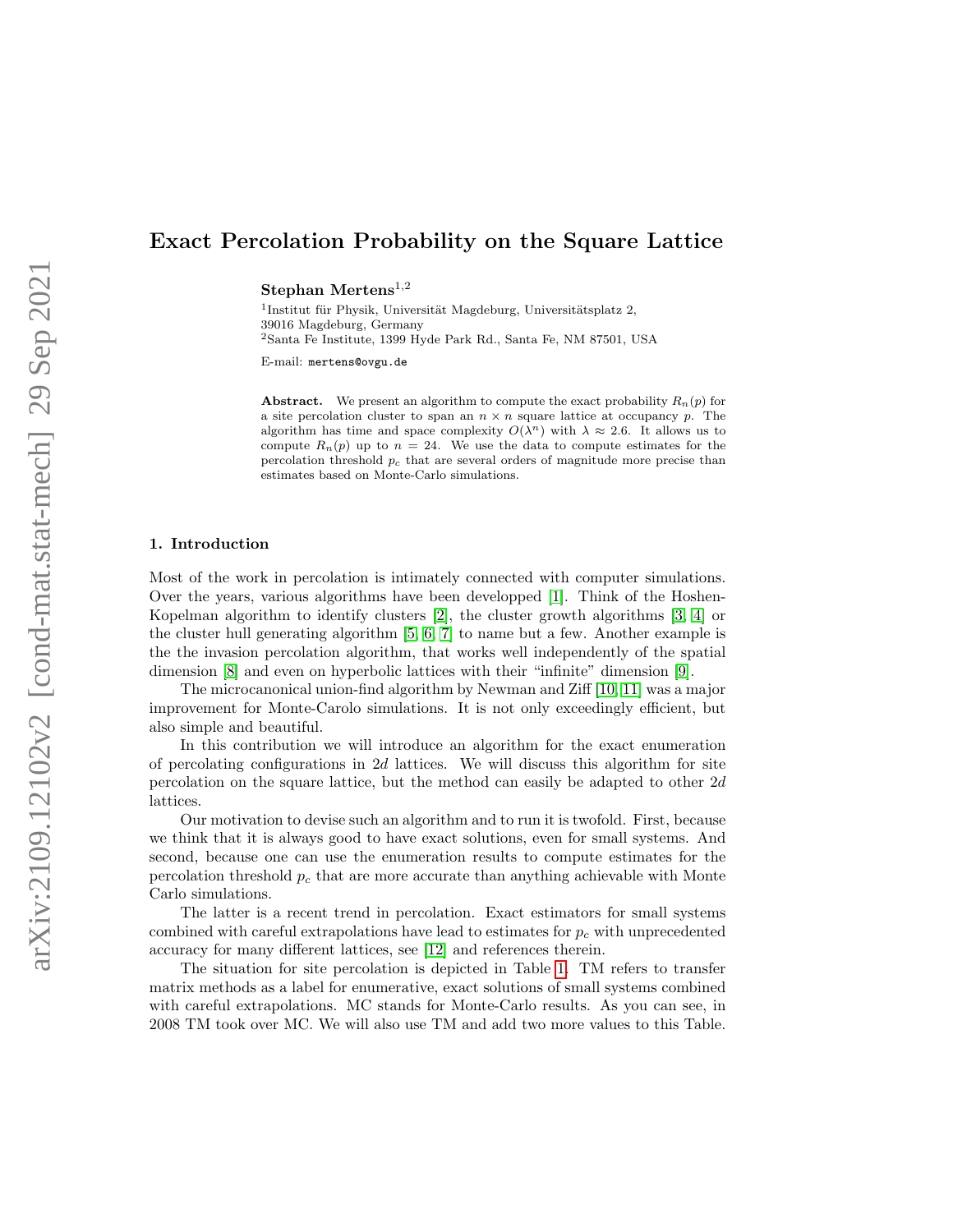<span id="page-1-0"></span>

| 0.569(13)           | MC 78 $\times$ 78       | 1963 [13] |
|---------------------|-------------------------|-----------|
| 0.590(10)           | Series                  | 1964 [14] |
| 0.591(1)            | MC $250 \times 250$     | 1967 [15] |
| 0.593(1)            | MC $256 \times 256$     | 1975 [16] |
| 0.59274(10)         | TM $10 \times \infty$   | 1985 [17] |
| 0.592745(2)         | $MC$ 2048 $\times$ 2048 | 1986 [18] |
| 0.59274621(13)      | MC $128 \times 128$     | 2000 [10] |
| 0.59274621(33)      | MC $1594 \times 1594$   | 2003 [19] |
| 0.59274603(9)       | $MC 2048 \times 2048$   | 2007 [20] |
| 0.59274598(4)       | $MC 2048 \times 2048$   | 2008 [21] |
| 0.59274605(3)       | TM $16 \times \infty$   | 2008 [22] |
| 0.59274605095(15)   | TM $22 \times 22$       | 2013 [23] |
| 0.59274605079210(2) | TM $22 \times \infty$   | 2015 [24] |
|                     |                         |           |

Table 1. Some published estimates of the percolation threshold for site percolation on the square lattice. TM refers to transfer matrix algorithms, MC to Monte-Carlo methods. See [\[18\]](#page-21-17) and [\[21\]](#page-21-20) for more extensive lists. Or consult the always up to date WIKIPEDIA entry on percolation thresholds, maintained by Bob Ziff.

The paper is organized in three sections plus conclusions and appendix. The first section defines the task and introduces the generating function. The second section comprises a detailed description of the algorithm, followed by a brief discussion of the results. In the third section we describe the computation of high precision values for the percolation threshold  $p_c$ . Sections two and three can be read independently. The appendix explains some of the combinatorics behind the algorithm.

# 2. The Number of Percolating Configurations

Our focus is on site percolation on the  $n \times m$  square lattice, where percolation refers to spanning the m direction. In particular we want to compute the number  $A_{n,m}(k)$ of spanning configurations with  $k$  sites occupied. These numbers are conveniently organized in terms of the generating function

$$
F_{n,m}(z) \equiv \sum_{k=0}^{nm} A_{n,m}(k) z^k.
$$
 (1)

The spanning probability at occupancy  $p$  is given by

$$
R_{n,m}(p) = (1-p)^{nm} F_{n,m}\left(\frac{p}{1-p}\right).
$$
 (2)

The numbers  $A_{n,m}(k)$  can be computed by enumerating all  $2^{nm}$  configurations. Enumerating only the hulls of the spanning clusters [\[6\]](#page-21-5) reduces this complexity to  $O(1.7<sup>nm</sup>)$ , but even with this speedup, the maximum feasible system size is  $8 \times 8$  [\[25\]](#page-21-24).

Obviously  $A_{n,m}(k) = 0$  for  $k < m$ . For  $k = m$ , the only spanning cluster is a straight line of length m,

<span id="page-1-1"></span>
$$
A_{n,m}(m) = n. \tag{3a}
$$

For  $k = m + 1$  the spanning cluster is either a straight line with one extra site which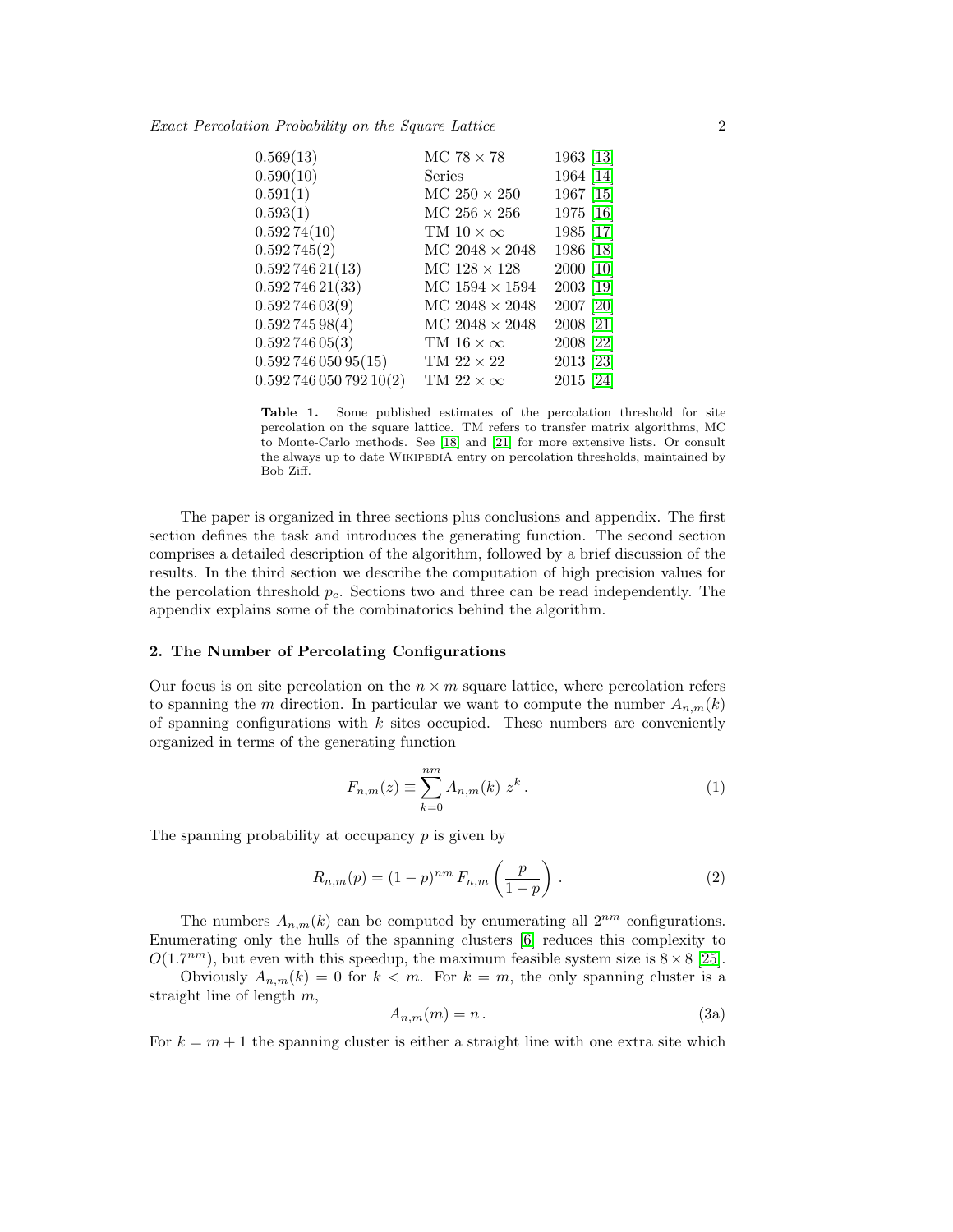does not contribute to spanning, or it is a line with a kink:

$$
A_{n,m}(m+1) = n \binom{nm-m}{1} + 2(n-1)(m-2) \qquad (m \ge 2).
$$
 (3b)

For  $k = m + 2$  a spanning configuration is either a straight line with two free sites, a line with one kink and one free site or a line with two small or one large kink:

$$
A_{n,m}(m+2) = n \binom{nm-m}{2} + 2(n-2) \left( \binom{m-2}{2} + (m-2) \right) + 2(n-1) \left( (nm-m-3) + (m-3)(nm-m-2) \right) + 2(n-1) \binom{m-3}{2} \qquad (m \ge 3).
$$
 (3c)

The formulae for  $k = m + 3, m + 4, \dots$  can be derived using similar considerations, but they quickly get complicated and are not very illuminating. And of course we are here to have the computer do this work.

In the high density regime we focus on the number of empty sites. Obviously we need at least  $n$  empty sites to prevent spanning,

<span id="page-2-0"></span>
$$
A_{n,m}(nm-k) = \binom{nm}{mn-k} \qquad (k < n) \tag{4a}
$$

 $n \in \mathbb{R}$  sites can block spanning only if they form a path that a king can take from the left column of an  $n \times m$  chess board to the right column in  $n-1$  moves. Let  $\mathcal{I}_m(n)$ denote the number of such paths. Then

$$
A_{n,m}(nm-n) = \mathcal{I}_m(n). \tag{4b}
$$

This number of royal paths would be  $m3^{n-1}$  if the king were allowed to step on rows above and below the board. If he cannot leave the board, the number of paths is given by a more intricate formula [\[26\]](#page-21-25). On a quadratic board, however, the number of paths can be expressed by the Motzkin numbers  $M_k$  [\(A.3\)](#page-18-0):

$$
\mathcal{I}_n(n) = (n+2)3^{n-2} + 2\sum_{k=0}^{n-3} (n-k-2)3^{n-k-3}M_k.
$$
 (5)

Equations  $(3)$  and  $(4)$  can be used as sanity check for the algorithm. Another sanity check is provided by a surprising parity property [\[27\]](#page-21-26),

$$
F_{n,m}(-1) = \sum_{\text{even }k} A_{n,m}(k) - \sum_{\text{odd }k} A_{n,m}(k) = (-1)^{s(n,m)} \tag{6a}
$$

with

<span id="page-2-1"></span>
$$
s(n,m) = \left\lfloor \frac{m}{2} \right\rfloor n + \left\lceil \frac{m}{2} \right\rceil.
$$
 (6b)

# 3. Algorithm

If you want to devise an efficient algorithm for a computational problem, you would be well advised to consult one of the approved design principles of the algorithms craft [\[28\]](#page-21-27). In our case the algorithmic paradigm of choice is dynamic programming. The idea of dynamic programming is to identify a collection of subproblems and tackling them one by one, smallest first, using the solutions of the small problems to help figure out larger ones until the original problem is solved.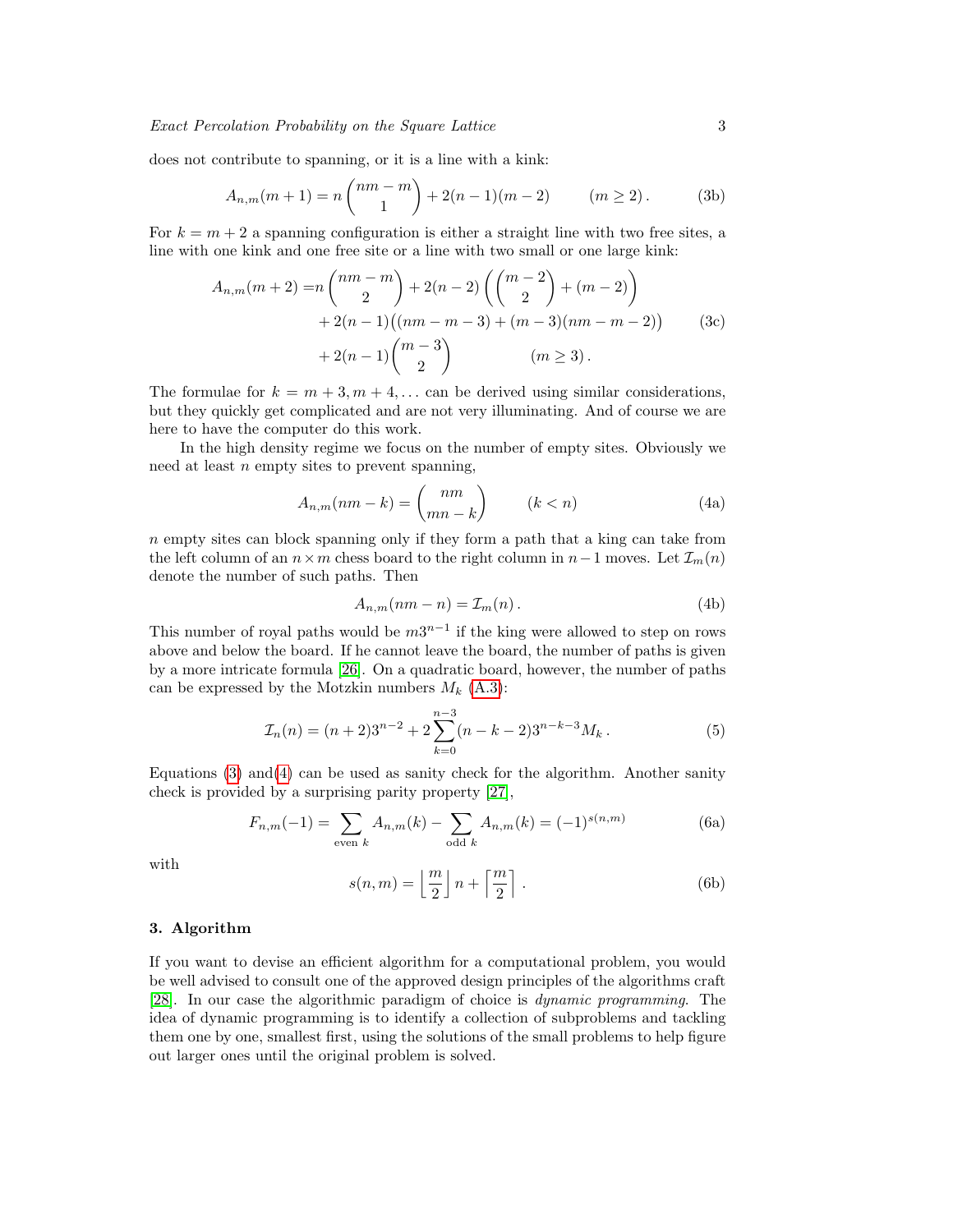#### 3.1. Dynamic Programming and Transfer Matrix

In the present case, a natural set of subproblems is the computation of  $F_{n,m}(z)$  for a given occupation pattern in the mth row. For  $n = 2$ , for example, either the left site, the right site or both sites are occupied:

$$
F_{2,m}(z) = F_{2,m}^{\text{CD}}(z) + F_{2,m}^{\text{CD}}(z) + F_{2,m}^{\text{CD}}.
$$

An all empty row can not occur in spanning configurations. The mth row  $\square$  can only represent a spanning configuration if the  $(m-1)$ th row is either  $\square$  or  $\square$ , hence

$$
F_{2,m}^{\text{CD}}(z) = z F_{2,m-1}^{\text{CD}}(z) + z F_{2,m-1}^{\text{CD}}(z).
$$

Complementing the equations for  $F_{2,m}^{[1]}(z)$  and  $F_{2,m}^{[2]}(z)$ , we can write this as matrixvector product

$$
\begin{pmatrix} F_{2,m}^{\boxtimes 1}(z) \\ F_{2,m}^{\boxtimes 1}(z) \\ F_{2,m}^{\boxtimes 1}(z) \end{pmatrix} = \begin{pmatrix} z & 0 & z \\ 0 & z & z \\ z^2 & z^2 & z^2 \end{pmatrix} \begin{pmatrix} F_{2,m-1}^{\boxtimes 1}(z) \\ F_{2,m-1}^{\boxtimes 1}(z) \\ F_{2,m-1}^{\boxtimes 1}(z) \end{pmatrix} . \tag{7}
$$

For general values of  $n$  we can write

<span id="page-3-0"></span>
$$
F_{n,m}^{\sigma}(z) = \sum_{\sigma'} T_{\sigma,\sigma'}(z) F_{n,m-1}^{\sigma'}(z) , \qquad (8)
$$

where  $\sigma$  and  $\sigma'$  denote possible configurations that can occur in a row of width n. Each  $\sigma$  in row m represents all compatible configurations in the  $n \times m$  lattice "above" it. Appropriately we refer to  $\sigma$  as signature of all these configurations.

The idea of the algorithm to compute  $F_{n,1}^{\sigma}(z)$  for all signatures  $\sigma$  and then use [\(8\)](#page-3-0) to iteratively compute  $F_{n,2}^{\sigma}(z)$ ,  $F_{n,3}^{\sigma}(z)$ , etc., thereby reducing the two-dimensional problem with complexity  $O(2^{nm})$  to a sequence of m one-dimenional problems of complexity  $O(\lambda^n)$  each.

This particular form of a dynamic programming algorithm is known as transfer matrix method. When transfer matrices were introduced into statistical physics by Kramers and Wannier in 1941 [\[29\]](#page-21-28), they were meant as a tool for analytical rather than numerical computations. Their most famous application was Onsager's solution of the two dimensional Ising model in 1944 [\[30\]](#page-21-29). With the advent of computers, transfer marices were quickly adopted for numerical computations, and already in 1980, they were considered "an old tool in statistical mechanics" [\[31\]](#page-21-30). Yet the idea to use transfer matrices to compute spanning probabilities in percolation emerged only recently, and not in statistical physics but in theoretical computer science. For their analysis of a two-player board game, Yang, Zhou and Li [\[23\]](#page-21-22) developped a dynamic programming algorithm to compute numerically exact values of the spanning probability for a given value of the occupation probability  $p$ . We build on their ideas for the algorithm presented here.

## 3.2. Signatures

Signatures are the essential ingredients of the algorithm. How do we code them? And what is their number? Both questions can be answered by relating signatures to balanced strings of parentheses.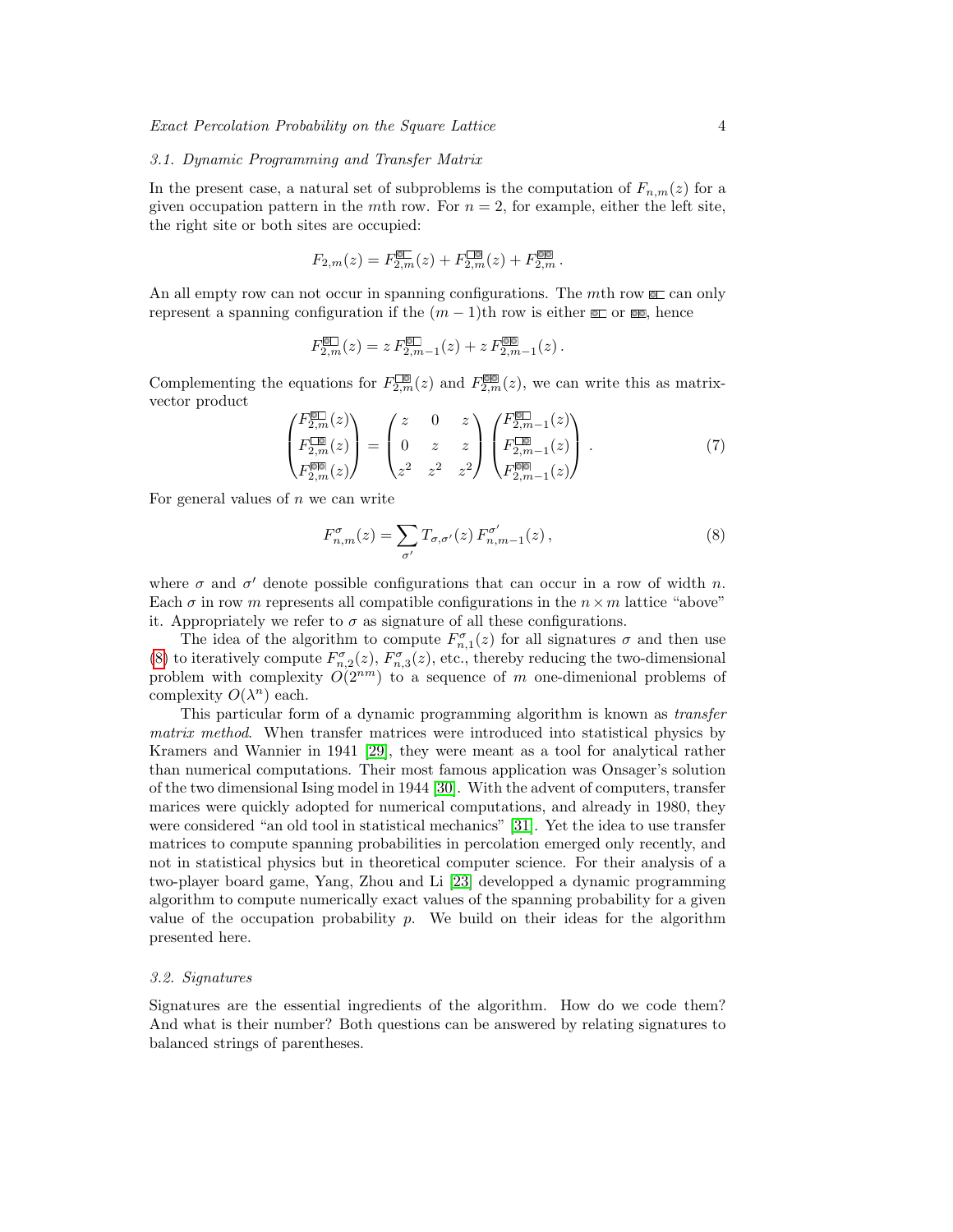

<span id="page-4-0"></span>Figure 1. Coding table of cluster sites in a signature as parenthesis expressions (top) and example (bottom).

Occupied sites in a signature can belong to the same cluster. Either because they are neighbors within the signature or because they are connected through a path in the lattice beyond the signature. In any case the set of signature sites that belong to the same cluster has a unique left to right order. This allows us to encode cluster sites using left and right parentheses (Figure [1\)](#page-4-0). We represent the leftmost site of a cluster by two left parentheses ((, the rightmost site by two right parentheses )) and any intermediate cluster site by )(. An occupied site that is not connected to any other site within the signature is represented by ().

The resulting string is a balanced parentheses expression (with some white spaces from unoccupied sites), i.e., the total number of left parentheses equals the total number right parentheses, and counting from left to right, the number of right parentheses never exceeds the number of left parentheses. The latter is due to the topological constraints in two dimensions (two clusters can not cross). Identifying all sites of a cluster in a signature means matching parentheses in a balanced string of parentheses, a task that can obviously be accomplished in time  $O(n)$ .

Since we take into account only configurations that contain at least one spanning cluster, we need to identify clusters that are connected to the top row. We could follow [\[23\]](#page-21-22) and use brackets  $[[, ]], [[$  and  $[]$  to represent those clusters in a signature, thereby maintaining the concept of balanced strings of parentheses. It is more efficient, however, to use only a single symbol like  $\parallel$  for sites that are connected to the top. We can think of all || sites being connected to each other by an all occupied zeroth row. Indentifying the left- and rightmost  $\parallel$  site in a signature can again be done in time  $O(n)$ .

The total number of signatures for spanning configurations depend on the width n and the depth m. Some signatures can occur only in lattices of a minimum depth. The most extreme case in this respect are nested arcs, represented by signatures like

$$
((\quad \cup ((\_ \cup \cdots \_ \_ ))\_ \cup )),
$$

which can only occur if  $m \geq \lceil n/2 \rceil$ . If m is larger than this, however, the total number of signatures will only depend on  $n$ . In the Appendix we will prove that this number is given by

$$
S_n = \sum_{r=0}^{\lfloor \frac{n-1}{2} \rfloor} \binom{n+1}{2r+2} \binom{2r+2}{r} \frac{3}{r+3} \equiv M_{n+1,2},\tag{9}
$$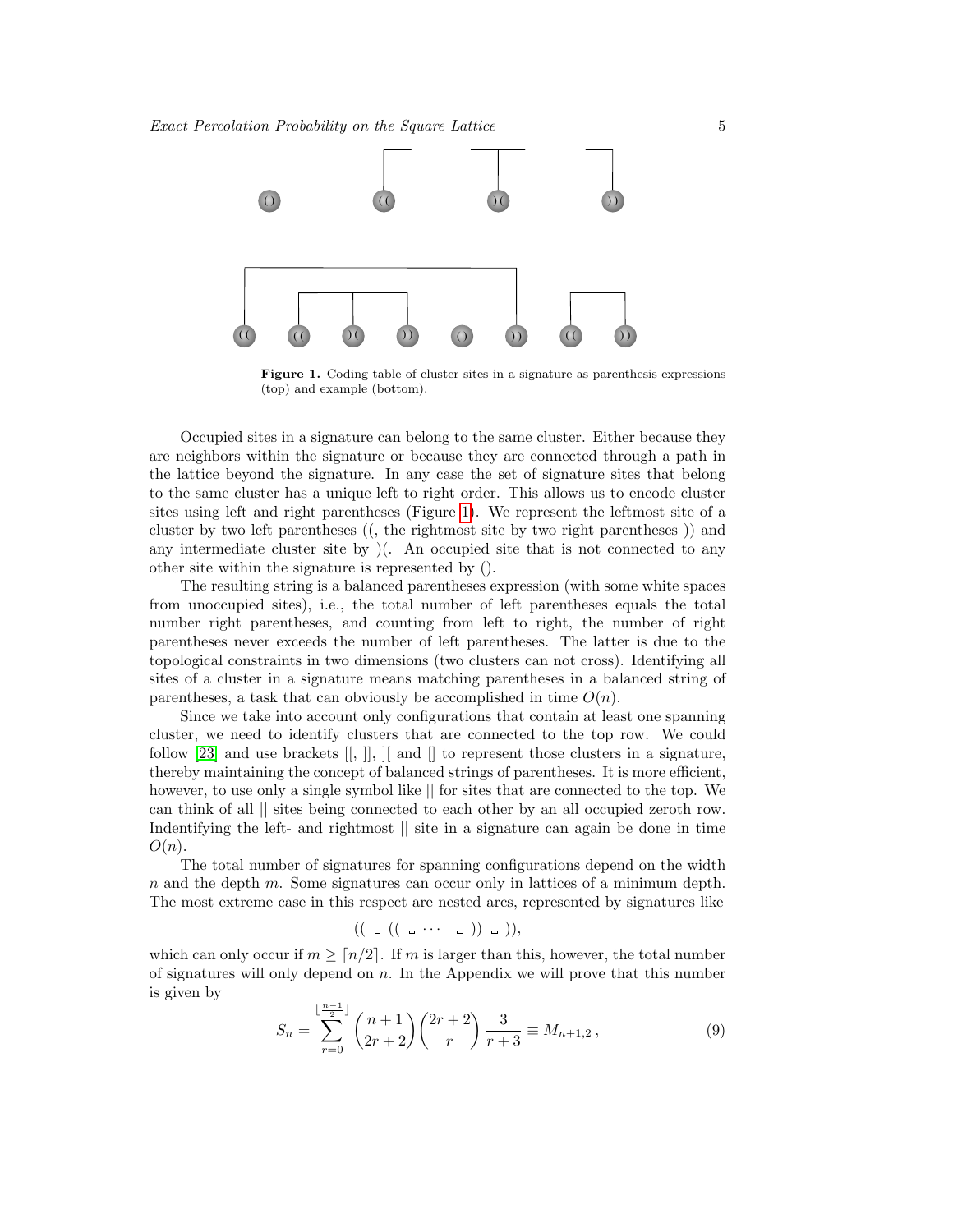

<span id="page-5-0"></span>**Figure 2.** Increasing the system size by adding a new site in the  $(c + 1)$ th column of the partially filled row. The state of the new site may affect the cluster structure of the whole lattice, but we only need to update the signature, the cluster structure as it shows in the  $n$  sites colored gray.

where  $M_{n+1,2}$  is the second column in the Motzkin triangle [\(A.8\)](#page-20-0). The first terms of the series  $S_1, S_2, \ldots$  are

 $1, 3, 9, 25, 69, 189, 518, 1422, 3915, 10813, 29964, 83304, 232323, 649845, \ldots$ 

We also show in the Appendix, that  $S_n$  grows asymptotically as

$$
S_n \sim \frac{\sqrt{3}3^{n+3}}{\sqrt{4\pi n^3}} \left( 1 - \frac{159}{16n} + \frac{36505}{512n^2} + O(\frac{1}{n^3}) \right) . \tag{10}
$$

## 3.3. From one dimension to zero dimensions

The central idea of the transfer matrix method [\(8\)](#page-3-0) is to transform a two dimensional problem into a sequence of one dimensional problems, as a result of which the complexity reduces from  $O(2^{nm})$  to  $O(m2^nS_n)$ . This idea can be applied again. By building the new row site by site (Figure [2\)](#page-5-0), we can subdivide the one dimensional problem into a sequence of  $n$  zero dimensional problems. This reduces the complexity from  $O(m2^nS_n)$  to  $O(nmS_n)$ .

In this approach, the new row is partially filled up to column c. The corresponding signatures contain a kink at column  $c$ . Each signature is mapped to two signatures, depending on whether the added site at columns  $c+1$  is empty or occupied (Figure [2\)](#page-5-0).

The number of signatures  $S_{n,c}$  depends on n and c. We can think of a partially filled row as a full row of width  $n + 1$ , where an extra site has been inserted between positions c and  $c + 1$ , this extra site being empty in all signatures. This gets us

$$
S_n \le S_{n,c} \le S_{n+1} \,,\tag{11}
$$

where the first inequality reflects the fact that the site at position  $c$  has only two neighbors (left and up), and therefore less restrictions to take on "legal" values. The actual value of  $S_{n,c}$  depends on c, see Table [2.](#page-6-0)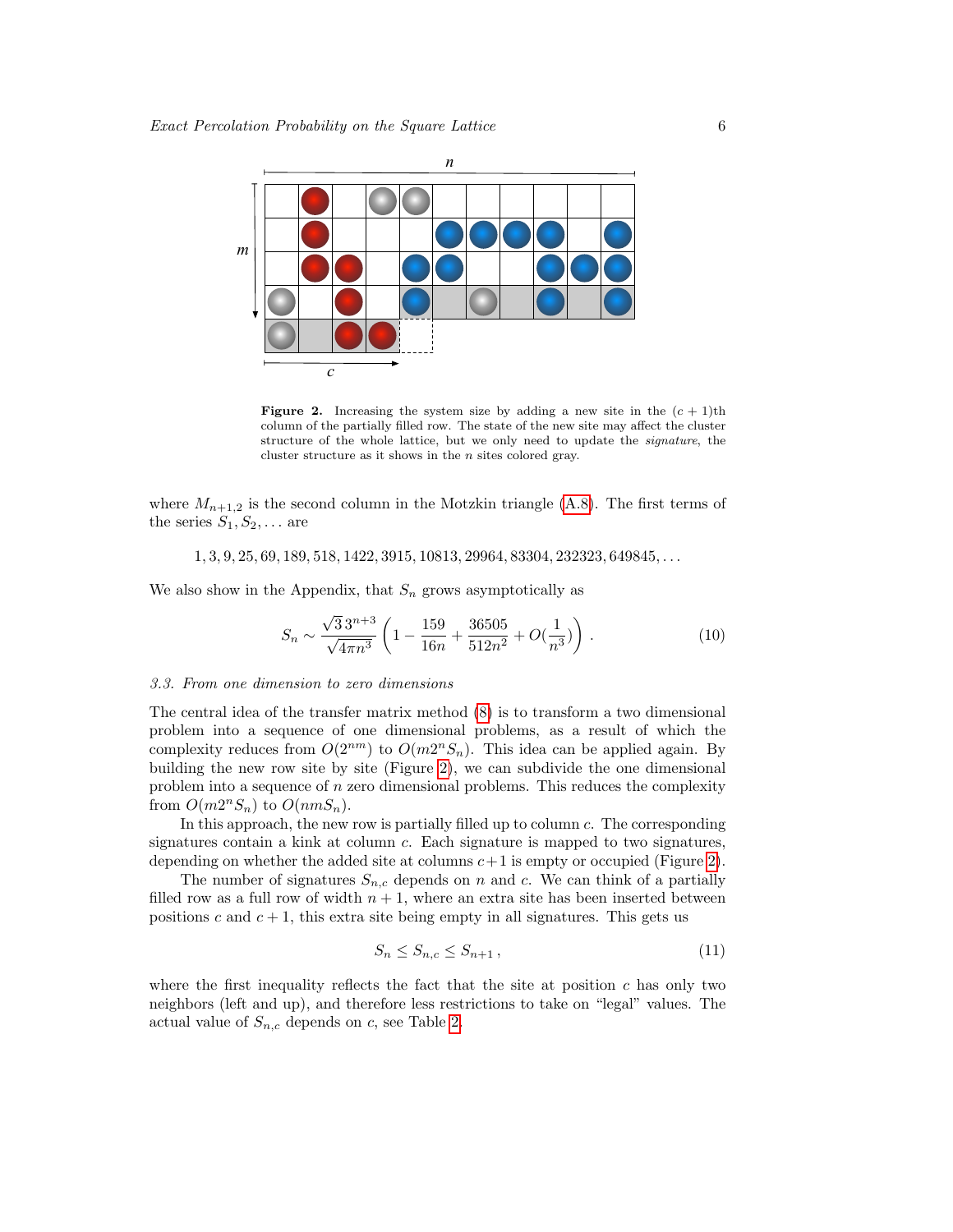

<span id="page-6-2"></span>Figure 3. Signature of the cluster configuration of Fig [2](#page-5-0) (top), and signatures after adding a new site that is either empty (middle) or occupied (bottom).

<span id="page-6-0"></span>

| $\mathfrak{c}$<br>$\it n$ |      | 2                                  |     |     | 5   | 6   |     |  |
|---------------------------|------|------------------------------------|-----|-----|-----|-----|-----|--|
|                           | 1    |                                    |     |     |     |     |     |  |
| $\overline{2}$            | 4    | 3                                  |     |     |     |     |     |  |
| $\overline{3}$            | 12   | 11                                 | 9   |     |     |     |     |  |
| $\overline{4}$            | 33   | 31                                 | 31  | 25  |     |     |     |  |
| $\overline{5}$            | 91   | 85                                 | 87  | 85  | 69  |     |     |  |
| 6                         | 249  | 233                                | 237 | 237 | 233 | 189 |     |  |
| 7                         | 683  | 638                                | 651 | 646 | 651 | 638 | 518 |  |
| 8                         | 1877 | 1751 1788 1777 1778 1787 1752 1422 |     |     |     |     |     |  |

Table 2. Values of  $S_{n,c}$ .



<span id="page-6-1"></span>**Figure 4.** Number of signatures  $S_{n,c^*}$  (plain) and  $\tilde{S}_{n,c^*}$  (condensed). The lines are  $S_{n,c^{\star}} \simeq 0.350 \cdot 2.85^n$  and  $\tilde{S}_{n,c^{\star}} \simeq 0.196 \cdot 2.61^n$ .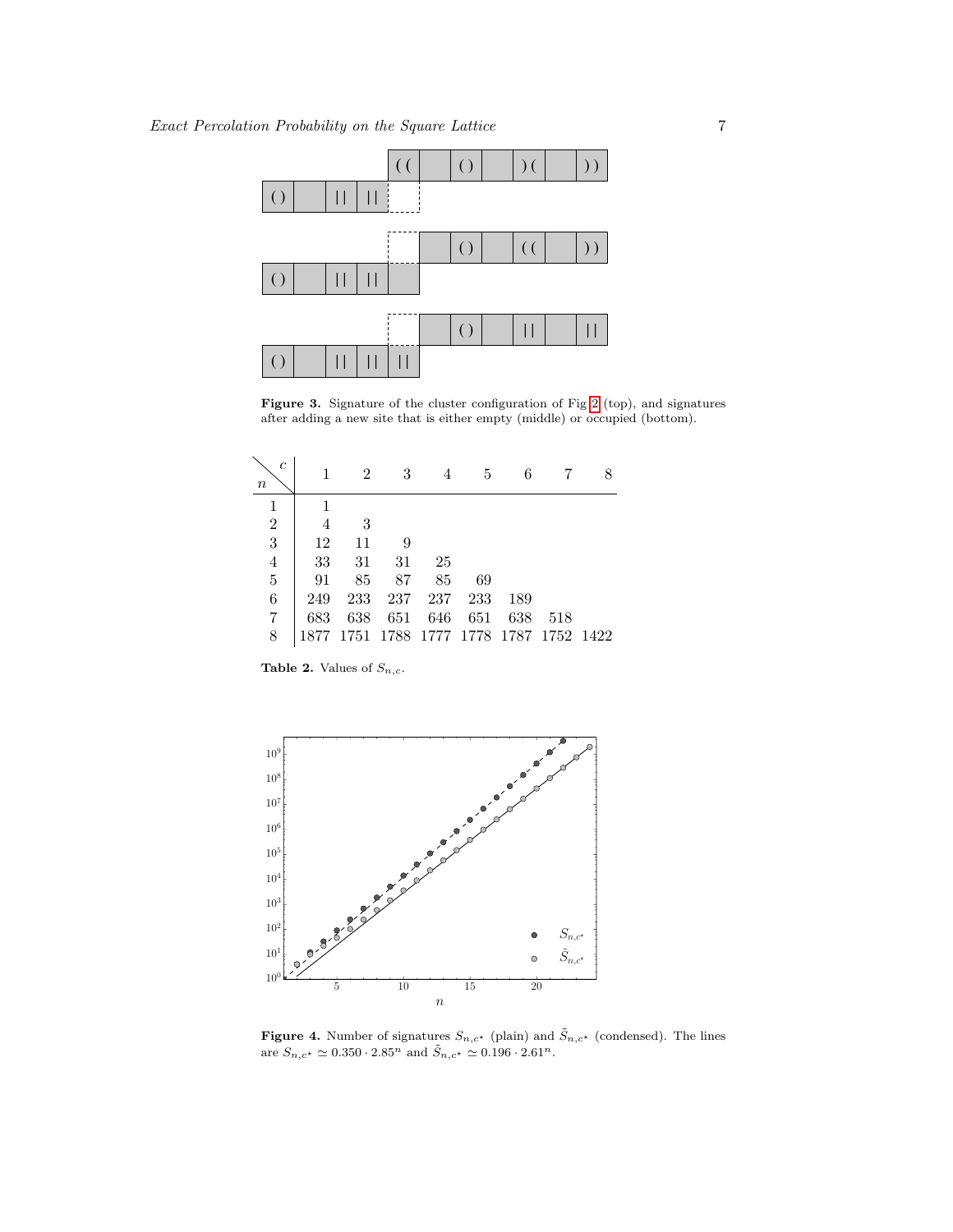|      |                          |                             | $\vert$                         | $\left( \right($                                                            | ))                                                                          | $\big)$ (                                   | $\left(\right)$         |
|------|--------------------------|-----------------------------|---------------------------------|-----------------------------------------------------------------------------|-----------------------------------------------------------------------------|---------------------------------------------|-------------------------|
|      | $\overline{\phantom{0}}$ |                             | $\smash{\smash{\cup}\xspace}^a$ | $\smash{\smash{\cup}\hspace{-.9em}\smash{\smash{\cup}\hspace{-.9em}^{-b}}}$ | $\smash{\smash{\cup}\hspace{-.05cm}\smash{\smash{\cup}\hspace{-.3cm}^{b}}}$ |                                             | ب ب                     |
|      |                          | $\overline{\phantom{0}}$ () | $\Box$                          | $\cup$ ((                                                                   | $\cup$ )                                                                    | $-$ )(                                      | $\cup$ ()               |
|      | $\parallel$              | $\parallel$ $\Box$          | $\parallel$ $\Box$              | $\parallel$ $\omega^b$                                                      | $\frac{1}{2}$                                                               | $\mathcal{L}_{\mathcal{L}}$                 | $\parallel$ $\Box$      |
|      |                          | $   \   $                   | $\parallel \ \parallel$         | $\  \ ^{c}$                                                                 |                                                                             |                                             | $\parallel \ \parallel$ |
|      | $\left( \right($         | $((\overline{\phantom{a}})$ | $\overline{\mathbf{z}}$         | $((\begin{smallmatrix} &b\\ \rule{0pt}{5mm}\end{smallmatrix}$               | $() =$                                                                      |                                             | $((\,\_$                |
| left |                          | $((\ )$ $($                 |                                 | $(( ) (^d$                                                                  | (())                                                                        | (( )                                        | (( )                    |
|      | ))                       | $))$ $-$                    | $))$ $a$                        | )) $\sqcup^b$                                                               | )) $\sqcup^b$                                                               | $)) =$                                      | $)) \cup$               |
|      |                          | )( )                        | $\mathbf{r}$                    | )( )                                                                        | $\big) (\ ) )^d$                                                            | $\left( \cdot \right) \left( \cdot \right)$ | )( )                    |
|      | ) (                      | $)( -$                      | $\frac{1}{2}$                   | )<br>( $\sqcup^b$                                                           | $)) -$                                                                      | $)( -$                                      | )( $\lrcorner$          |
|      |                          | )( )                        |                                 | $)( )({\ }^d$                                                               | )( )                                                                        | )( )                                        | )( )                    |
|      |                          | $()$ $-$                    | $\sqcup^a$<br>$\left( \right)$  | $()$ $\cup$ <sup>b</sup>                                                    | $()$ $\cup^b$                                                               | $()$ $-$                                    | $() \rightharpoonup^b$  |
|      | $\left(\right)$          | (())                        |                                 | (( )                                                                        | )( )                                                                        | )( )                                        | (())                    |

Table 3. Extension rules of the transfer matrix algorithm. Each cell shows the resulting configuration if the added site is empty (top) or occupied (bottom). Some update rules are *non-local*:  $a||$  may only be deleted, if there is at least one other  $\parallel$  elsewhere in the signature, <sup>b</sup>deleting (( or )) means shortening of the corresponding cluster, <sup>c</sup> the whole cluster has to be connected to the top, and  $d$  two clusters merge. Configurations with  $f$  must never occur.

## 3.4. Condensation

The number of signatures is paramount for the complexity of the algorithm. Let  $S_{n,c^*} \equiv \max_c S_{n,c}$ . Figure [4](#page-6-1) shows that  $S_{n,c^*} \simeq 0.350 \cdot 2.85^n$ . In particular,  $S_{n,c^*}$ exceeds the "Giga" threshold  $(10^9)$  for  $n > 20$ . This is significant because we need to store pairs  $(\sigma, F^{\sigma})$  for all signatures. For  $S_{n,c^{\star}}$  above  $10^{9}$ , this means hundreds of GBytes of RAM. In this regime, space (memory) rather than time will become the bottleneck of our algorithm.

It turns out, however, that we can reduce the number of signatures. Consider a signature in row m that contains the pattern  $\dots \sqcup() \sqcup \dots$  All signatures in row  $m+1$ that are derived from it, do not depend on whether the single () is actually occupied. Hence we can identify all signatures  $\sigma = \ldots \sqcup () \sqcup \ldots$  with signatures  $\sigma' = \ldots \sqcup \sqcup \ldots$ and store only one pair  $(\sigma', F^{\sigma} + F^{\sigma'})$  instead of two pairs  $(\sigma, F^{\sigma})$  and  $(\sigma', F^{\sigma'})$ . For the same reason, we can also identify  $\dots \sqcup (() ) \sqcup \dots$  with  $\dots \sqcup \sqcup \sqcup \dots$  and  $\dots \sqcup (( ) ( ) ) \sqcup \dots$  with  $\dots \sqcup (( \sqcup ) ) \sqcup \dots$  and store only one of each pair.

In addition, the symmetry of the problem allows us to identify each signature of a full row  $(c = n)$  with its mirror image.

Let  $\tilde{S}_{n,c}$  denote the number of signatures that haven been condensed by these rules, and let  $\tilde{S}_{n,c^*} = \max_c \tilde{S}_{n,c}$ . Figure [4](#page-6-1) shows that  $\tilde{S}_{n,c^*} \simeq 0.196 \cdot 2.61^n$ . The number of condensed signatures exceeds the "Giga" threshold only for  $n > 23$ .

<span id="page-7-0"></span>upper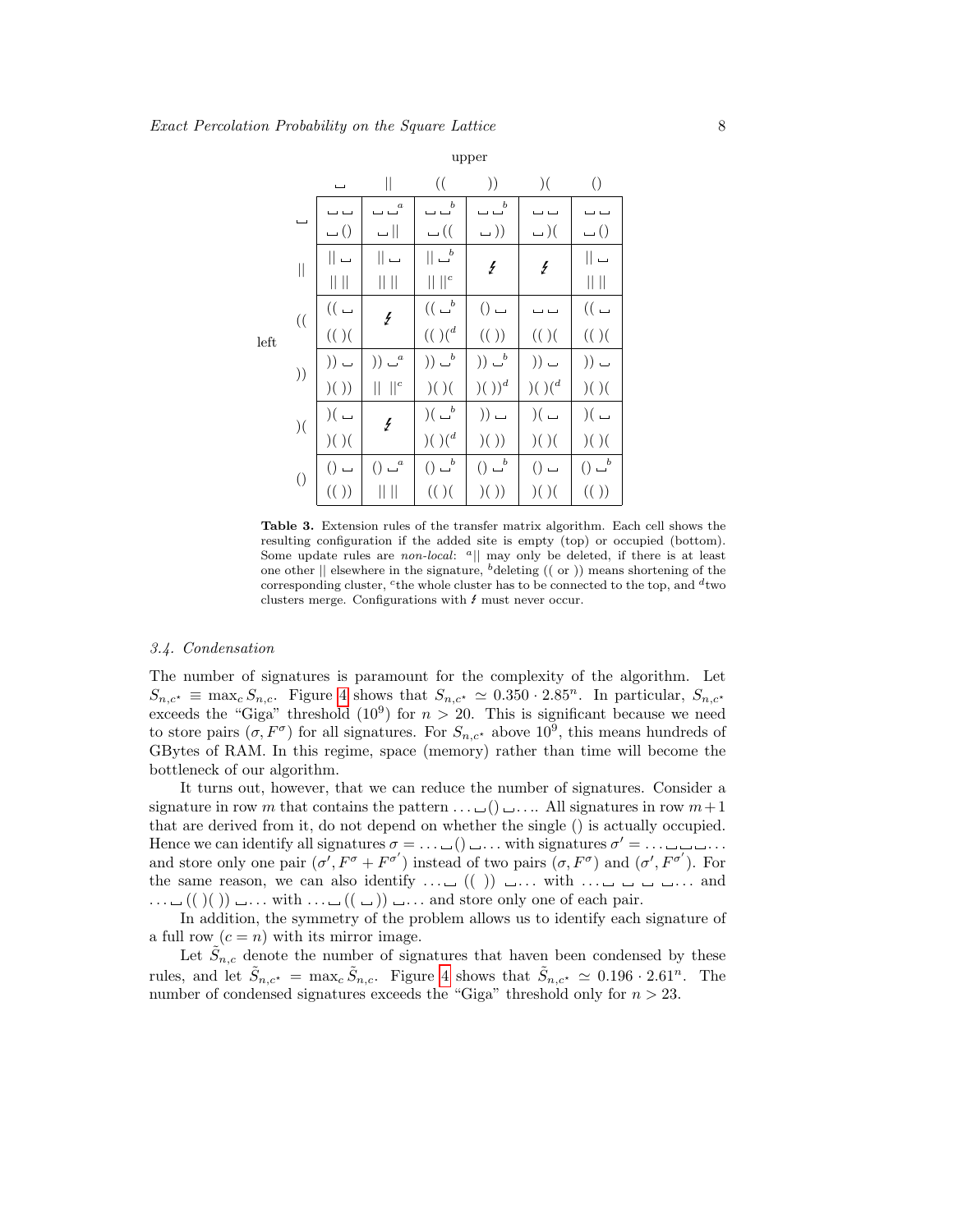

<span id="page-8-0"></span>Figure 5. Transfer Matrix Loop.

#### 3.5. Implementation

The elementary step of the transfer matrix algorithm is the addition of a new lattice site in a partially filled row (Figure [3\)](#page-6-2). This is implemented in a subroutine extend( $\sigma$ , c) that takes a signature  $\sigma$  and a column c as input and returns a pair  $\sigma_0, \sigma_1$ , where  $\sigma_0$  ( $\sigma_1$ ) follows from  $\sigma$  by adding an empty (occupied) site in column c. The rules for these computations are depicted in Table [3.](#page-7-0) The signatures  $\sigma_0$  and  $\sigma_1$  are of course condensed before they are returned. The subroutine **extend** is then called from within a loop over rows and columns of the lattice (Figure [5\)](#page-8-0).

The algorithm maintains two lists  $L_{old}$  and  $L_{new}$  of configurations, where a configuration consists of a signature  $\sigma$  and the corresponding generating function  $F^{\sigma}$ .  $L_{\text{old}}$  is initialized with the  $2^n - 1$  first row configurations, in which each occupied site is connected to the top row by definition.  $L_{\text{new}}$  is initially empty.

A configuration  $(\sigma, F^{\sigma})$  is removed from  $L_{old}$  and  $\sigma_0, \sigma_1 = \textbf{extend}(\sigma, c)$  is computed. Then the configurations  $(\sigma_0, F^{\sigma})$  and  $(\sigma_1, zF^{\sigma})$  are inserted into  $L_{\text{new}}$ . This is repeated until  $L_{old}$  is empty. At this point,  $L_{old}$  and  $L_{new}$  swap their names, and the process can be iterated to add the next site to the lattice.

If the lattice has reached its final size  $nm$ , the total generating function is the sum over all  $F^{\sigma}$  for  $(\sigma, F^{\sigma}) \in L_{\text{old}}$ .

With its six symbols  $\Box$ ,  $||, ((, \dot{))}$ and  $||,$  a signature can be interpreted as a senary number with n digits. For  $n \leq 24$ , this number always fits into a 64-bit integer. Since

$$
2^{64} = 3,520,522,010,102,100,444,244,424_6,
$$
\n<sup>(12)</sup>

we can also represent signatures of size  $n = 25$  by 64-bit integers, provided we choose the senary representation wisely:  $( = 4_6 \text{ and } ) = 5_6.$ 

The lists L maintained by the algorithm contain up to  $\tilde{S}_{n,c^*}$  configurations. An efficient data structure is mandatory. We take advantage of the fact that the signatures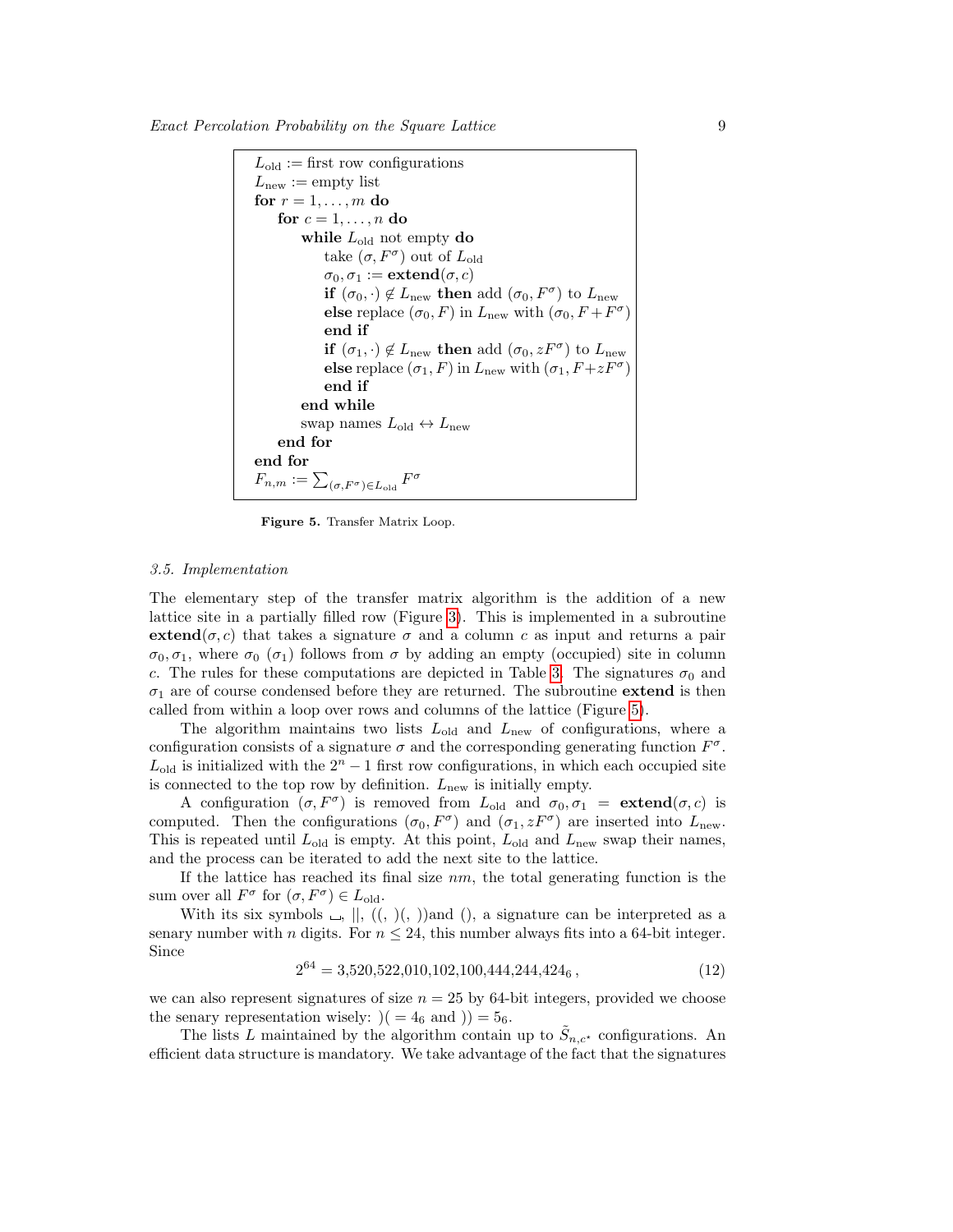

<span id="page-9-0"></span>**Figure 6.** Maximum coefficient  $A_{\text{max}}(n) = \max_k A_{n,n}(k)$ .

can be ordered according to their senary value. This allows us to use an ordered associative container like set or map from the standard  $C++$  library. Those guarantee logarithmic complexity  $O(\log \tilde{S}_{n,c^*})$  for search, insert and delete operations[\[32\]](#page-21-31)

Equipped with a compact representation for the signatures and an efficient data structure for the list of configurations, we still face the challenge to store the large coefficients  $A_{n,m}(k)$  of the generating functions  $F_{n,m}^{\sigma}$ . These numbers quickly get too large to fit within the standard fixed width integers with 32, 64 or 128 bits (Figure [6\)](#page-9-0).

One could use multiple precision libraries to deal with this problem, but it is much more efficient to stick with fixed width integers and use modular arithmetic: with b-bit integers, we compute  $U_{n,m}^{(i)}(k) \equiv A_{n,m}(k) \mod p_i$  for a set of prime moduli  $p_i < 2^b$  such that  $\prod_i p_i > \max_k A_{n,m}(k)$ . We can then use the Chinese Remainder Theorem [\[32,](#page-21-31) [33\]](#page-21-32) to recover  $A_{n,m}(k)$  from the  $U_{n,m}^{(i)}(k)$ . This way we can trade space (bit size of numbers) for time (one run for each prime modulus).

## 3.6. Performance

Figure [7](#page-10-0) shows the actual memory consumption to compute  $F_{n,n}$  with b-bit integers. Note that data structures like red-black-tress require extra data per stored element. Unfortunately the product of all primes below  $2<sup>8</sup>$  is not large enough to compute the coefficients in  $F_{n,n}$  via modular arithmetic and the Chinese Remainder Theorem if  $n \geq 19$ . Hence 8-bit integers are essentially useless.

Extrapolation of the data in Figure [7](#page-10-0) shows that the computation of  $F_{n,n}$  for  $n \leq 21$  cane be done with 16-bit integers on machines with 256 GB of RAM. Larger lattices require 384 GB  $(n = 22)$  or 1 TB  $(n = 23)$ .

There is an alternative approach to determine  $F_{n,m}$  with less memory. Instead of enumerating the coefficients  $A_{n,m}(k)$ , one can compute  $F_{n,m}(z)$  for nm integer arguments z (again modulo a sufficient number of primes) and then use Lagrange interpolation to recover  $F_{n,m}$ . This approach requires only a single b-bit integer to be stored with each signature. The prize we pay is that now we need  $nm$  computations,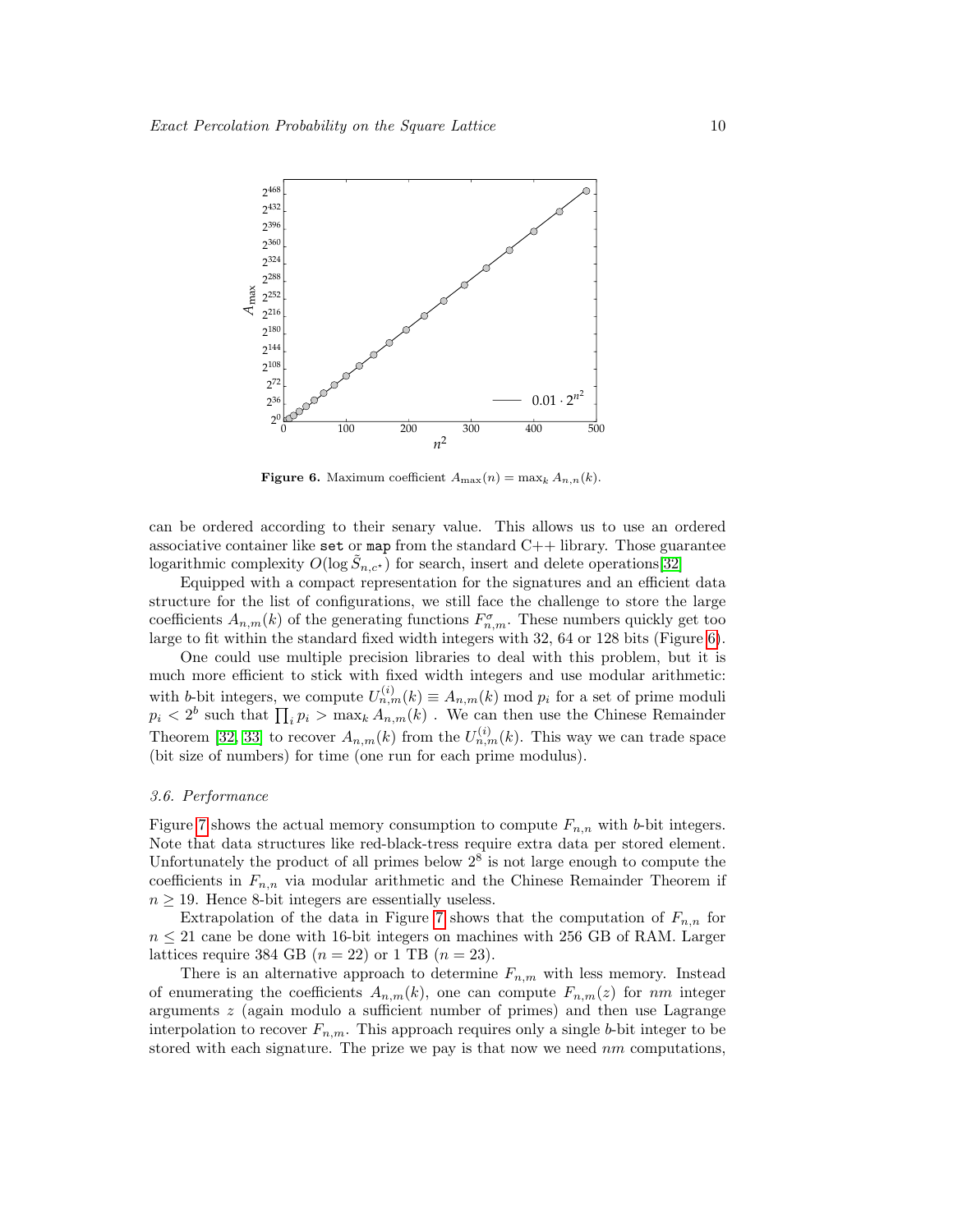

<span id="page-10-0"></span>**Figure 7.** Memory required to compute  $F_{n,n}$  with b-bit integers.



<span id="page-10-1"></span>**Figure 8.** Time to evaluate  $R_{n,n}(p)$  with 30 decimals accuracy on a laptop.

each consisting of several runs for a sufficient number of prime moduli. This was the approach we used to compute  $F_{22,22}$  on  $30...60$  machines with 256 GB each.

Yet another method suggests itself if one is mainly interested in evaluating the spanning probability  $R_{n,m}(p)$  for a given value of p. Here we need to store only a single real number with each signature, and there is no need for multiple runs with different prime moduli. Quadruple precision floating point variables with 128 bit (\_float128 in gcc) allow us to evaluate  $R_{n,m}(p)$  with more than 30 decimals precision. We used this approach to compute  $R_{n,n}(p)$  for  $n = 23, 24$ , see Table [4.](#page-13-0)

Figure [8](#page-10-1) shows the time to evaluate  $R_{n,n}(p)$  for given value p and with 30 decimals accuracy, measured on a laptop. The time complexity corresponds to the expected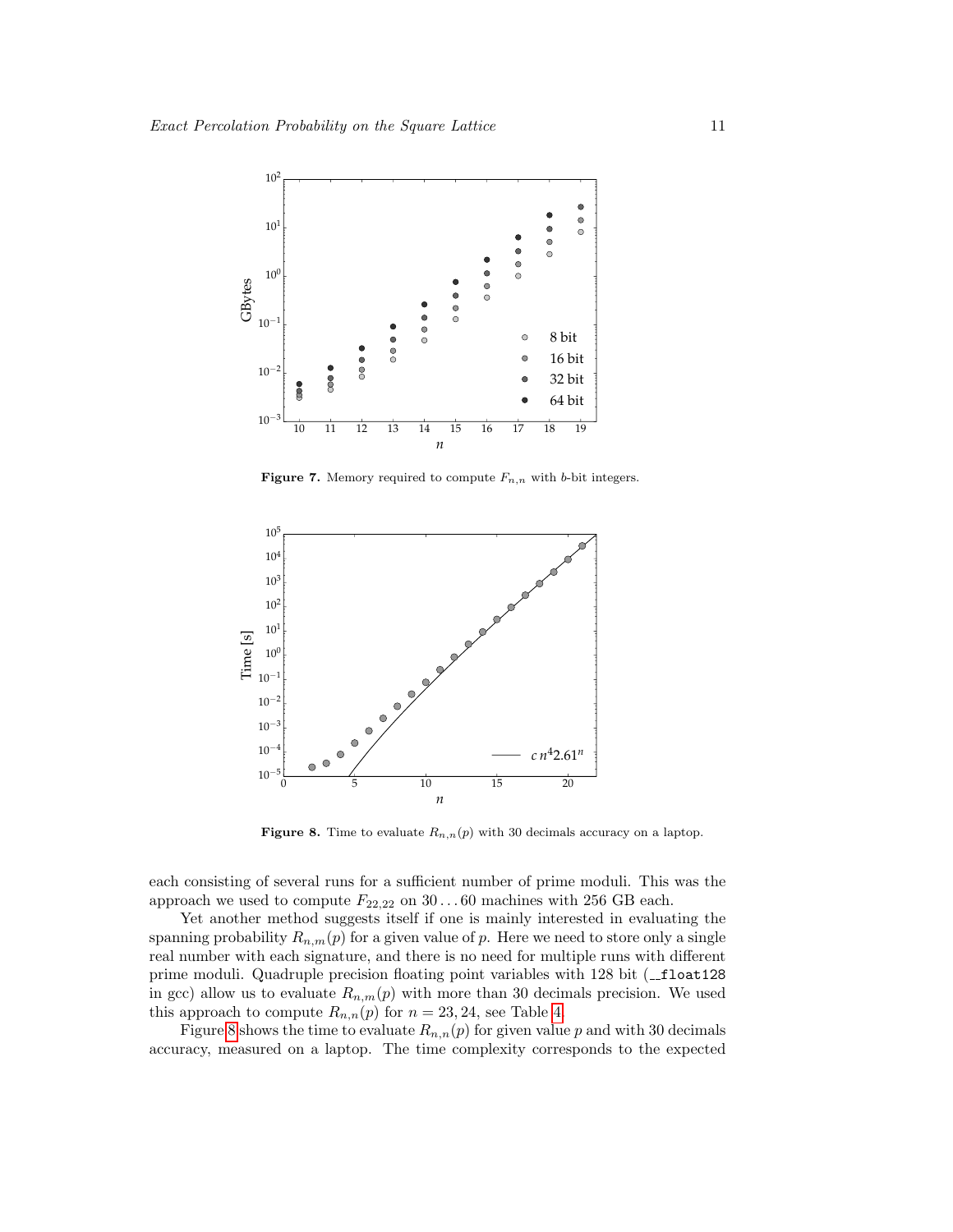

<span id="page-11-0"></span>Figure 9. "Data collapse" in the number of spanning configurations.

complexity  $O(n^4 \tilde{S}_{n,c^*})$ . The  $n^2$  iterations to build the lattice, combined with the  $O(n)$  complexity of the subroutine **extend** and the  $O(\log \tilde{S}_{n,c^*}) = O(n)$  complexity of the associative container set yield a scaling factor  $n^4$ . The number of signatures  $\tilde{S}_{n,c^*} \simeq 0.196 \cdot 2.61^n$  then provide the exponential part of the time complexity.

Despite the exponential complexity, the algorithm is surprisingly fast for small values of n, even on a laptop. Systems up to  $12 \times 12$  can be computed in less than one second,  $16 \times 16$  takes 90 seconds. The largest system that fits in the 16 GByte memory of the author's laptop is  $21 \times 21$ . A single evaluation of  $R_{21,21}(p)$  on the laptop takes about 9 hours.

## 3.7. Results

We have computed the generating functions  $F_{n,m}(z)$  for  $n \leq 22$  and all  $m \leq n$ . The data is available upon request. Here we will briefly discuss some properties of the coefficients  $A_{n,m}(k)$ . For simplicity we will confine ourselves to the quadratic case  $m = n$ .

 $A_{nn}(k)$  has a maximum  $A_{\text{max}}$  for  $k = k_{\text{max}}(n)$ . Our data reveals that

$$
k_{\max}(n) = \begin{cases} \frac{1}{2}n(n+1) & (n \le 4) \\ \frac{1}{2}n(n+1) - 1 & (4 < n \le 22) \end{cases}
$$
(13)

It is tempting to conjecture that  $k_{\text{max}}(n) = \frac{1}{2}n(n+1) - O(\log n)$ .

 $A_{\text{max}}$  itself scales like  $\simeq 2^{n^2}$  (Figure [6\)](#page-9-0). This number determines how many prime moduli of fixed width we need to compute  $A_{n,n}(k)$  via the Chinese Remainder Theorem.

The width of the maximum at  $k_{\text{max}}$  scales like  $n^{-1}$ , as can be seen in the "data collapse" when plotting  $\frac{A_{n,n}(k)}{A_{\text{max}}}$  versus  $n(k - k_{\text{max}})$  (Figure [9\)](#page-11-0).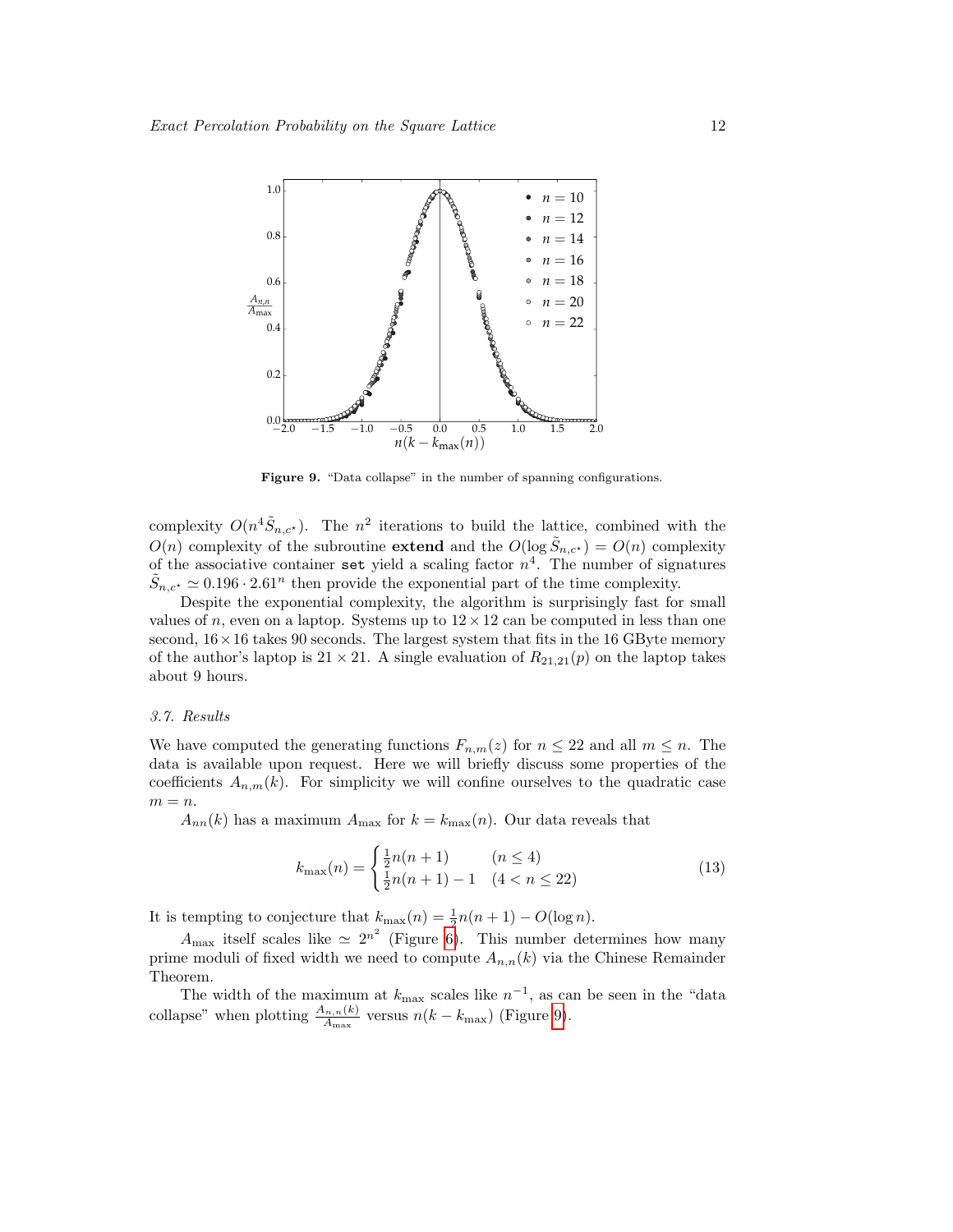

<span id="page-12-0"></span>Figure 10. Finite size estimators for  $p_c$  and their convergence.

## 4. Critical Density

The generating functions  $F_{n,m}(z)$  can be analyzed in various ways. One can, for example, investigate their properties for arguments outside the "physical" interval  $z \geq 0$ . This is how the parity property [\(6\)](#page-2-1) was discovered and then proven for a large, quite general class of lattices [\[27\]](#page-21-26).

In this paper we use the generating function to compute finite size estimators for the critical density  $p_c$  that we can then extrapolate to the infinite lattice.

# 4.1. Estimators

The properties of various finite-size threshold estimators for two-dimensional percolation have been discussed by Ziff and Newman [\[34\]](#page-21-33). Here we will focus on estimators  $p_{\text{med}}(n)$  and  $p_{\text{cell}}(n)$ , defined as

<span id="page-12-1"></span>
$$
R_{n,n}(p_{\text{med}}) = \frac{1}{2} \tag{14a}
$$

and

$$
R_{n,n}(p_{\text{cell}}) = R_{n-1,n-1}(p_{\text{cell}})
$$
\n(14b)

The values for these estimators up to  $n_{\text{max}} = 24$  are shown in Table [4.](#page-13-0)

Both estimators are supposed to converge with the same leading exponent,

$$
p_{\text{med}}(n) - p_c \simeq c_{\text{med}} n^{-1 - 1/\nu} \qquad p_{\text{cell}}(n) - p_c \simeq c_{\text{cell}} n^{-1 - 1/\nu} \tag{15}
$$

with  $\nu = \frac{4}{3}$ . This scaling can clearly be seen in the data (Figure [10\)](#page-12-0).

Any convex combination of finite size estimators is another finite size estimator. We can choose  $\lambda$  in  $\lambda p_{\text{med}}(n) + (1 - \lambda) p_{\text{cell}}(n)$  such that the leading order terms of  $p_{\text{med}}(n)$  and  $p_{\text{cell}}(n)$  cancel:

$$
\lambda = \left(1 - \frac{c_{\text{med}}}{c_{\text{cell}}}\right)^{-1}.
$$
\n(16)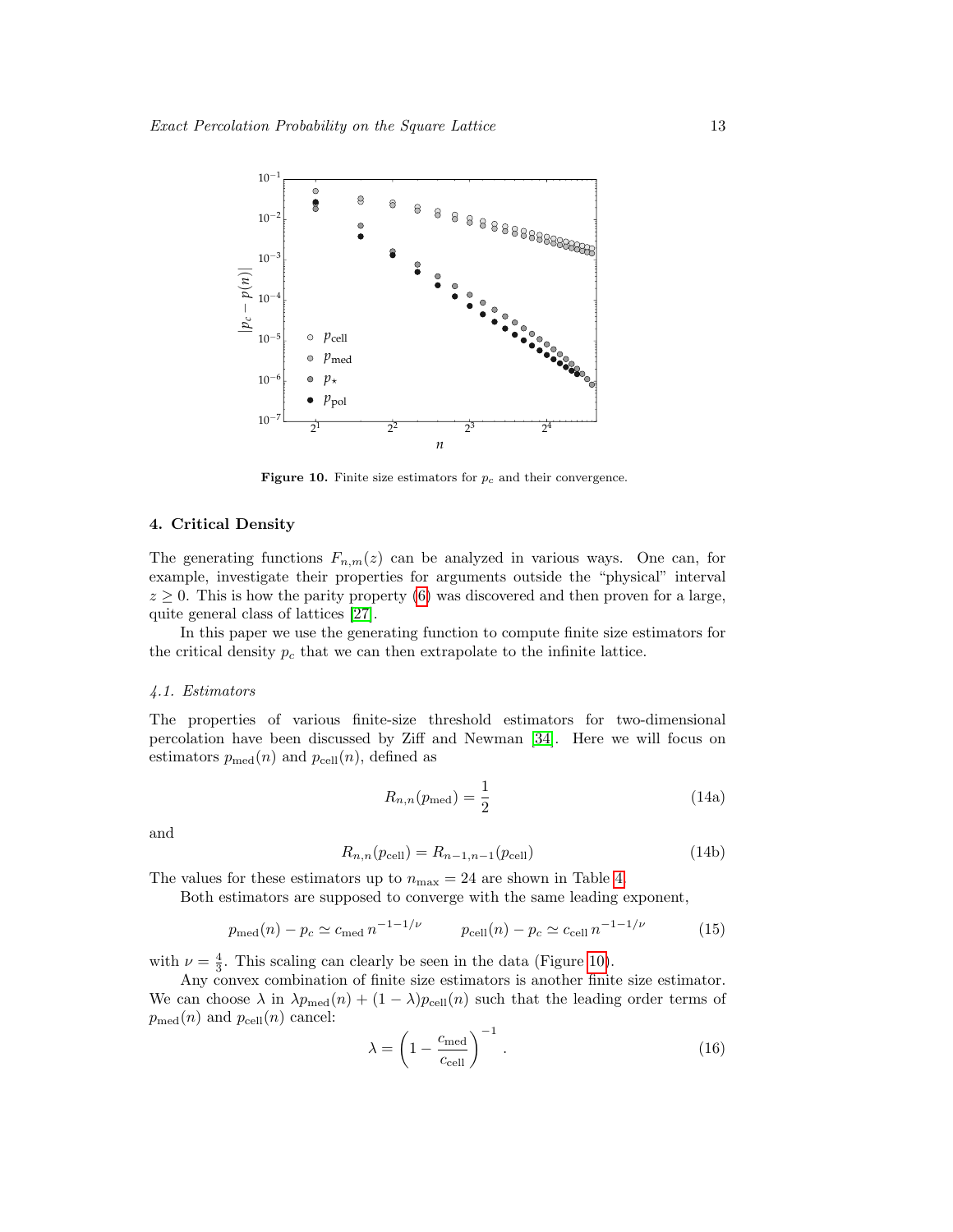$n \quad p_{\text{med}}(n)$   $p_{\text{cell}}(n)$ 

| 1  |                                                      |                                                      |
|----|------------------------------------------------------|------------------------------------------------------|
| 2  | 0.541 196 100 146 196 984 399 723 205 366            | 0.618 033 988 749 894 848 204 586 834 365            |
| 3  | 0.559 296 316 001 323 534 755 763 920 789            | 0.620 734 471 730 213 489 279 430 523 252            |
| 4  | 0.569 724 133 968 027 153 228 040 518 353            | 0.619 583 777 217 655 117 827 765 082 346            |
| 5  | 0.575 810 073 211 627 653 605 032 974 314            | 0.613 506 053 696 798 307 677 288 581 191            |
| 6  | 0.579 702 757 132 443 521 419 439 978 330            | 0.609 208 761 667 991 711 639 989 601 974            |
| 7  | 0.582 351 295 080 082 980 073 474 691 830            | 0.606 075 989 265 451 882 260 569 905 672            |
| 8  | $0.584\,241\,466\,489\,847\,673\,860\,351\,132\,398$ | 0.603 762 879 768 292 280 370 335 551 749            |
| 9  | 0.585 641 556 861 396 511 416 995 666 354            | 0.602 011 983 338 557 157 018 606 681 442            |
| 10 | 0.586 710 034 053 406 359 804 690 473 124            | 0.600 656 365 889 941 520 514 281 630 459            |
| 11 | 0.587 545 601 376 707 076 865 096 376 747            | 0.599 585 402 842 798 543 263 268 780 420            |
| 12 | 0.588 212 470 606 443 263 171 973 079 741            | $0.598\,724\,257\,102\,302\,868\,949\,743\,766\,602$ |
| 13 | 0.588 753 953 651 382 767 097 855 532 073            | 0.598 021 063 882 979 665 779 438 359 439            |
| 14 | 0.589 200 171 193 723 644 344 640 059 478            | 0.597439041437080848283968950089                     |
| 15 | 0.589 572 624 709 616 129 448 171 107 692            | 0.596 951 544 750 954 799 494 938 258 995            |
| 16 | 0.589 887 013 723 258 987 069 435 195 722            | 0.596 538 896 774 607 564 321 149 432 769            |
| 17 | 0.590 155 029 961 590 857 817 809 334 101            | 0.596 186 311 743 107 211 382 955 497 774            |
| 18 | 0.590 385 533 260 670 477 887 261 817 585            | 0.595 882 504 071 658 438 851 295 137 696            |
| 19 | 0.590 585 341 987 611 428 265 706 601 016            | 0.595 618 737 176 226 408 186 670 067 141            |
| 20 | 0.590 759 776 378 574 624 089 782 736 423            | 0.595 388 160 640 890 684 818 467 256 078            |
| 21 | 0.590 913 039 569 092 174 937 740 096 798            | 0.595 185 340 192 645 002 572 869 419 257            |
| 22 | 0.591 048 489 639 675 518 303 675 880 577            | 0.595 005 919 018 756 026 574 538 302 404            |
| 23 | 0.591 168 837 021 863 732 985 091 670 808            | 0.594 846 370 109 520 325 790 777 710 845            |
| 24 | 0.591 276 289 864 951 685 617 852 112 360            | 0.594 703 812 696 743 490 456 949 711 289            |

Table 4. Finite size estimators for  $p_c$  [\(14\)](#page-12-1). All decimals are exact.

The precise values of  $c_{\text{med}}$  and  $c_{\text{cell}}$  are not known, but their ratio follows from scaling arguments [\[34\]](#page-21-33):

<span id="page-13-0"></span>
$$
\frac{c_{\text{med}}}{c_{\text{cell}}} = -\frac{1}{\nu} = -\frac{3}{4} \,. \tag{17}
$$

Hence we expect that the estimator

$$
p_{\star}(n) \equiv \frac{4}{7} p_{\text{med}}(n) + \frac{3}{7} p_{\text{cell}}(n) \tag{18}
$$

converges faster than both  $p_{\text{med}}(n)$  and  $p_{\text{cell}}(n)$ . This is in fact the case, as can be seen in Figure [10.](#page-12-0)

Figure [10](#page-12-0) also depicts the estimator  $p_{pol}(n)$ , which is the root of a graph polynomial defined for percolation on the  $n \times n$  torus [\[35,](#page-21-34) [36,](#page-21-35) [37\]](#page-21-36). Empirically, it converges like  $\sim n^{-4}$  in leading order. Jacobsen [\[24\]](#page-21-23) computed this estimator for  $n\leq 21$  and extrapolated the results to obtain

<span id="page-13-1"></span>
$$
p_c = 0.592\,746\,050\,792\,10(2) \,. \tag{19}
$$

This is the most precise value up to today. We have used it as reference  $p_c$  in Figure [10](#page-12-0) and we will continue to use it as reference in the rest of the paper.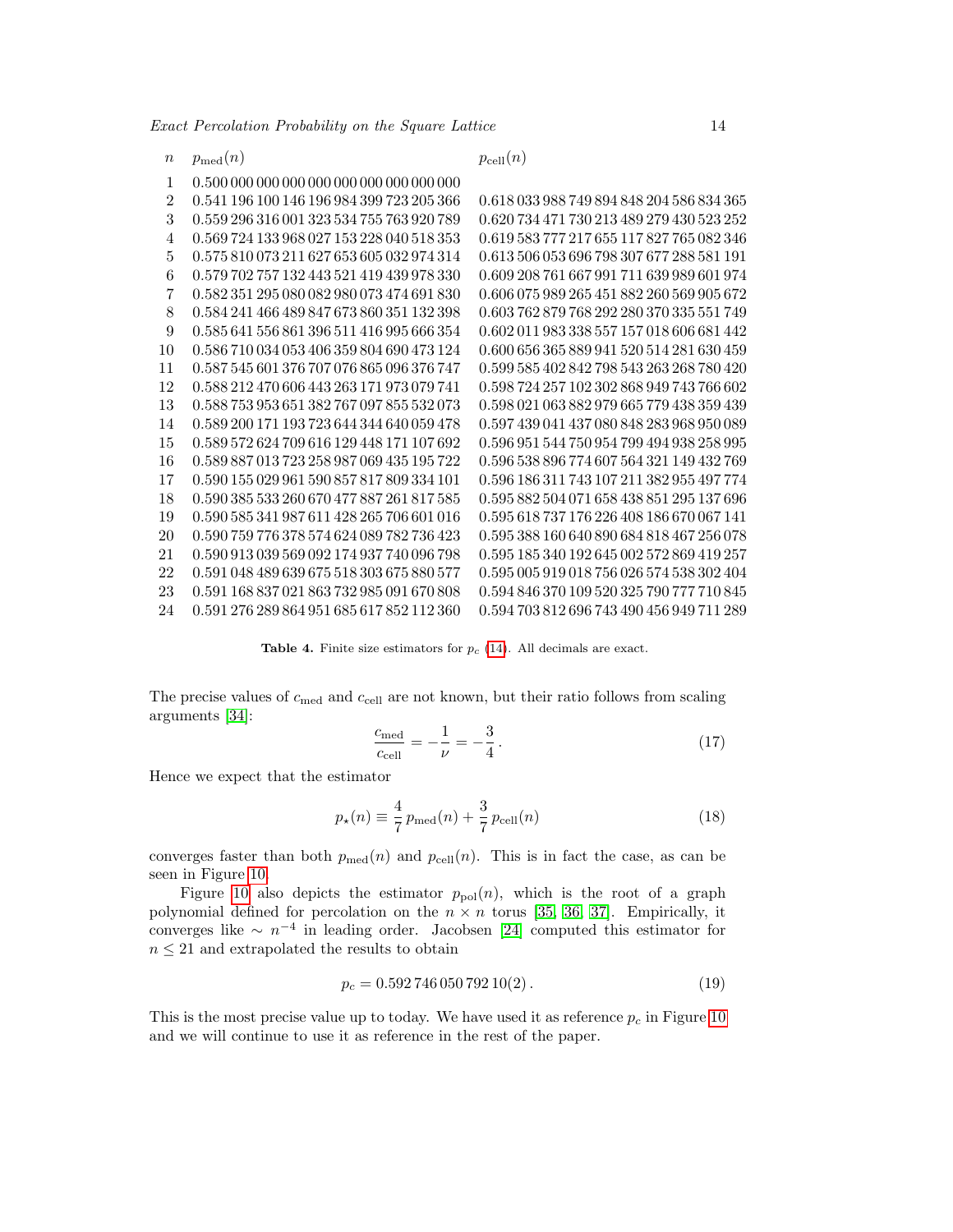

Figure 11. Exponent sequences  $\Delta_k(n)$  of  $p_{\text{med}}(n)$  and 4th-order polynomial fits.

#### 4.2. Exponents

Extrapolation methods are commonly based on the assumption of a power law scaling

<span id="page-14-0"></span>
$$
p(n) = p_c + \sum_{k=1} A_k n^{\Delta_k} \tag{20}
$$

with exponents  $0 > \Delta_1 > \Delta_2 > \ldots$  These exponents can be determined by the following procedure.

We start by considering the truncated form  $p(n) = p_c + A_1 n^{\Delta_1}$ . From each triple of consecutive data points  $p(n)$ ,  $p(n-1)$  and  $p(n-2)$  we can compute three unknows  $p_c$ ,  $A_1$  and  $\Delta_1$ . This gets us sequences  $A_1(n)$  and  $\Delta_1(n)$  that we can use to compute  $\Delta_1 = \lim_{n \to \infty} \Delta_1(n)$  and  $A_1 \equiv \lim_{n \to \infty} A_1(n)$ . Figure [11](#page-14-0) shows  $\Delta_1(n)$  for  $p(n) = p_{\text{med}}(n)$  plotted versus  $n^{-1}$  along with a 4th-order polynomial fit. The result  $\Delta_1 = -\frac{7}{4}$  is of course expected. It is stable under variations of the order of the fit and the number of low order data points excluded from the fit.

We then subtract the sequence  $A_1 n^{\Delta_1}$  from  $p(n)$  to eliminate the leading scaling term  $n^{\Delta_1}$ . Considering again a truncated form  $p(n) - A_1 n^{\Delta_1} = A_2 n^{\Delta_2}$ , we can get sequences  $A_2(n)$  and  $\Delta_2(n)$  from three consecutive terms of this sequence. And again we extrapolate these sequences by fitting a low order polynomial in  $n^{-1}$ , thereby obtaining  $\Delta_2$  and  $A_2$ .

Obviously, this can be iterated to determine the exponents  $\Delta_k$  one by one, allthough the stability of the procedure deteriorates to some extent with each iteration.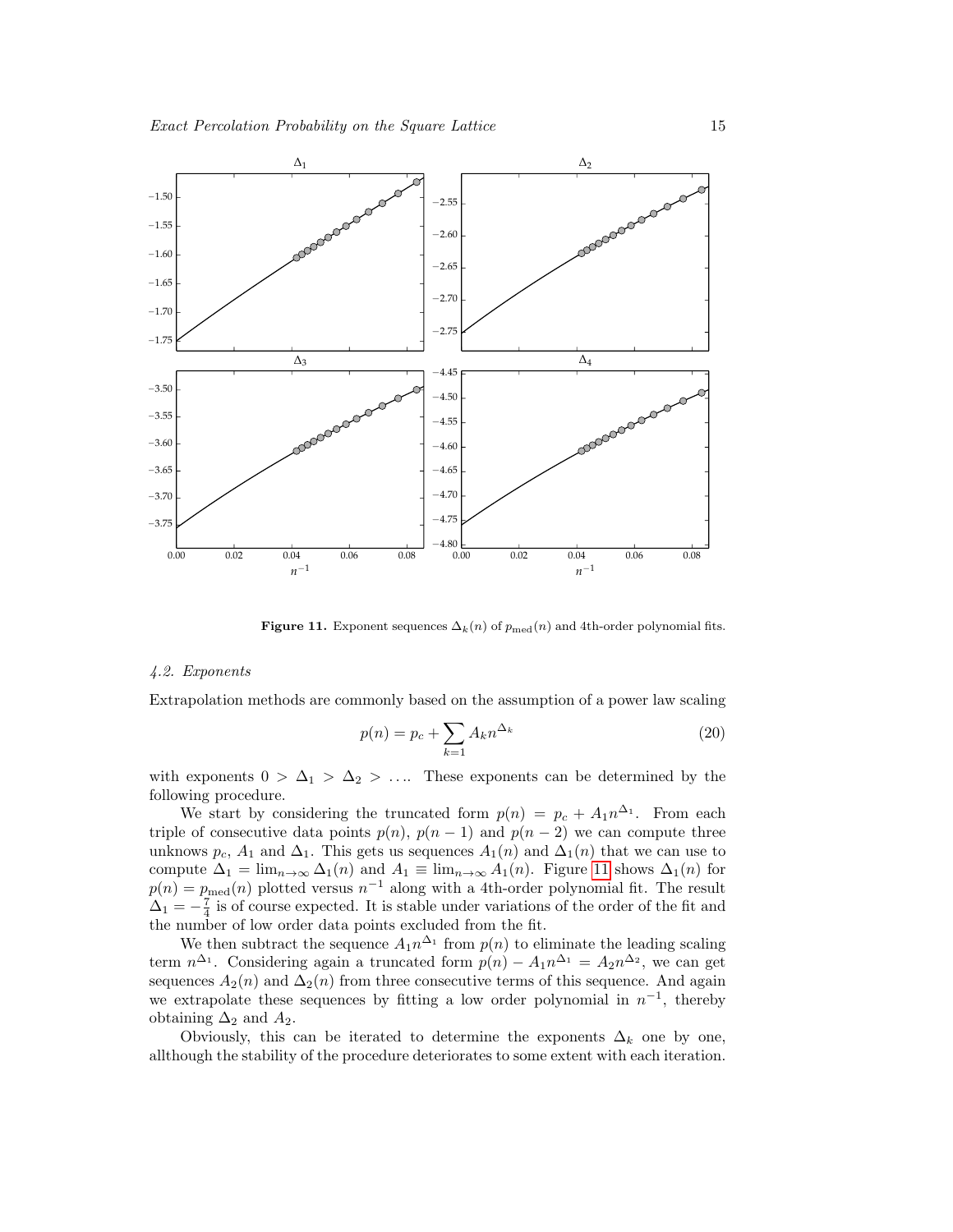Figure [11](#page-14-0) shows the extrapolations for  $\Delta_2$ ,  $\Delta_3$  and  $\Delta_4$  for  $p_{\text{med}}$  with results

$$
\Delta_2 = -2.7516 \approx -\frac{11}{4} \quad \Delta_3 = -3.7553 \approx -\frac{15}{4} \quad \Delta_4 = -4.7590 \approx -\frac{19}{4} \tag{21}
$$

The results for  $p_{cell}$  are similar. These results provide compelling evidence that

$$
\Delta_k = -\frac{4k+3}{4} \qquad (p_{\text{med}}, p_{\text{cell}}). \tag{22}
$$

These are the exponents that we will use in our extrapolations.

Applying the same procedure, Jacobsen [\[24\]](#page-21-23) concluded that the scaling exponents for  $p_{\text{pol}}$  are

<span id="page-15-1"></span>
$$
\Delta_k = -2k - 2 \qquad (p_{\text{pol}}). \tag{23}
$$

For  $p_{\star}(n)$ , we could not reliably compute exponents  $\Delta_k$ . It can already be sensed from the curvature in the logarithmic plot (Figure [10\)](#page-12-0), that  $p_{\star}(n)$  is not determined by a set of well separated exponents. This is the reason why we will not use  $p_{\star}(n)$  for extrapolation in this contribution, despite its fast convergence.

## 4.3. Extrapolation

A study of extrapolation methods in statistical physics [\[38\]](#page-21-37) demonstrated that Bulirsch-Stoer (BST) extrapolation [\[39\]](#page-21-38) is a reliable, fast converging method. It is based on rational interpolation. For a given sequence of exponents  $0 < w_1 < w_2 <$ ... and *n* data points  $p(1), \ldots, p(n)$ , one can compute coefficients  $a_0, \ldots, a_N$  and  $b_1, \ldots, b_M$  with  $N + M + 1 = n$  such that the function

$$
Q_{N,M}(h) = \frac{a_0 + a_1 h^{w_1} + a_2 h^{w_2} + \dots + a_N h^{w_N}}{1 + b_1 h^{w_1} + b_2 h^{w_2} + \dots + b_M h^{w_M}}
$$
(24)

interpolates the data:  $p(k) = Q_{N,M}(1/k)$  for  $k = 1, ..., n$ . The value of  $a_0$  yields the desired extrapolation  $p(k \to \infty)$ .

The best results are usually obtained with "balanced" rationals  $N = (n - 1)/2$ and  $M = \lfloor (n - 1)/2 \rfloor$ . This is what we will use for our extrapolations.

The BST method discussed in [\[38\]](#page-21-37) uses exponents  $w_k = k\omega$ , where the parameter  $\omega$  is chosen to match the leading order of the finite size corrections. Here we choose  $w_k = -\Delta_k = \frac{4k+3}{4}.$ 

Having fixed the exponents and the degrees of nominator and denominator, we still have a free parameter: the number of data points to be included in the extrapolation. Since we are interested in the asymptotics  $n \to \infty$  we will of course use the data of the large systems, but we may vary the size  $n_0$  of the smallest system to be included. We expect that the extrapolation gets more accurate with increasing  $n_0$ , but only up to a certain point after which the quality deteriorates because we have to few data points left. This intuition is confirmed by the data (Figure [12\)](#page-16-0).

The accuracy of an extropolation based on system sizes  $n_0, \ldots, n_{\text{max}}$  is gauged by the difference between extrapolations of data points for  $n_0 + 1, \ldots, n_{\text{max}}$  and  $n_0, \ldots, n_{\text{max}} - 1$ . These are the errorbars shown in Figure [12.](#page-16-0)

It seems reasonable to focus on the regime of  $n_0$  where the results form a plateau with small errorbars, and to take the mean of these values as the final estimate of  $p_c$ . Using the values for  $n_0 = 14, 15$  ( $p_{\text{med}}$ ) and  $n_0 = 15, 16$  ( $p_{\text{cell}}$ ) (see Table [5\)](#page-16-1) we get

<span id="page-15-0"></span>
$$
p_c = 0.592746050786(3) \t\t (p_{\text{med}}), \t\t (25a)
$$

$$
p_c = 0.59274605060(8) \qquad (p_{cell}). \qquad (25b)
$$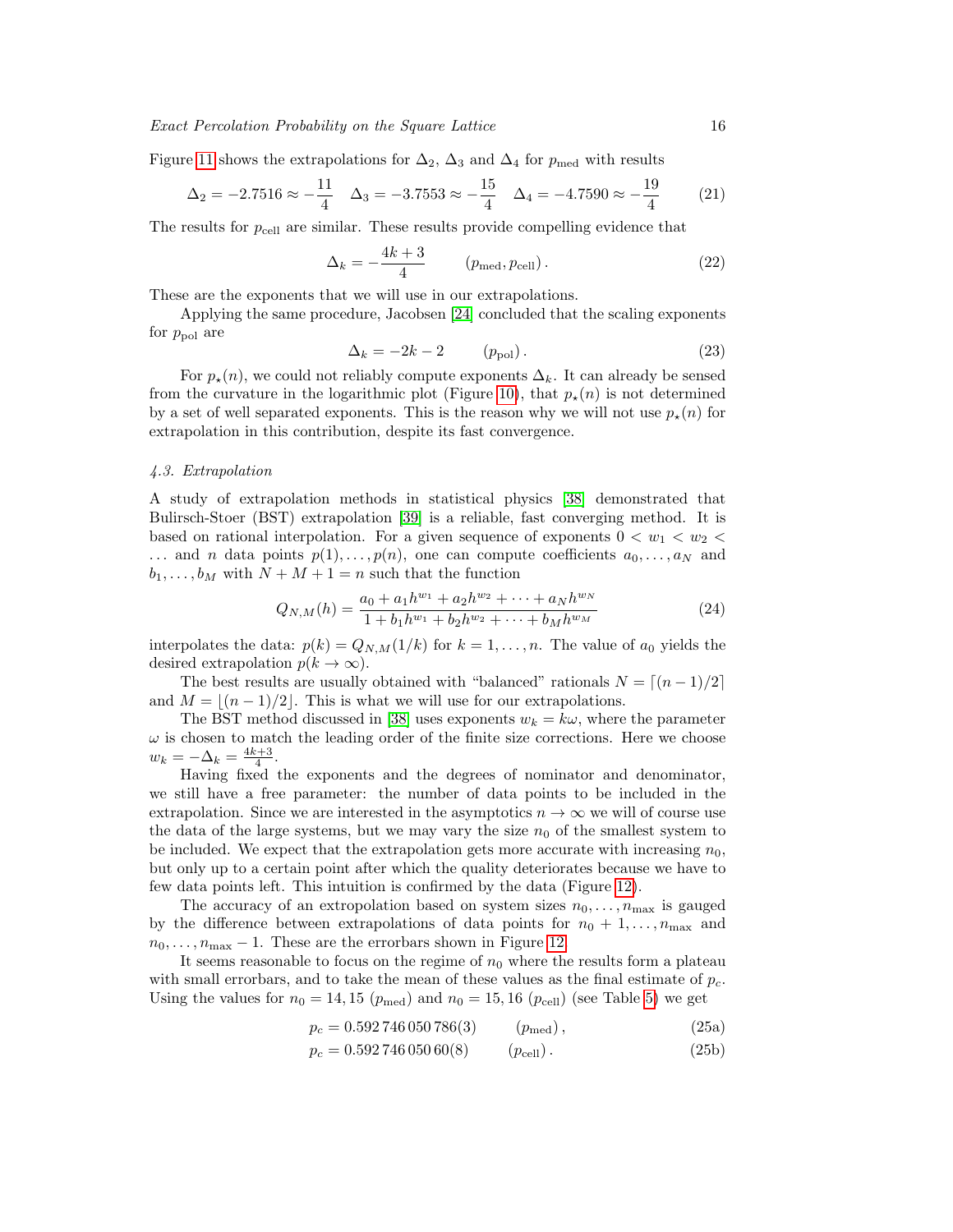

<span id="page-16-0"></span>Figure 12. Rational extrapolation result vs. minimum system size  $n_0$ .

<span id="page-16-1"></span>

| $n_0$ | $p_{\rm med}$           | $p_{\rm cell}$        |
|-------|-------------------------|-----------------------|
| 13    | 0.59274605098(12)       | 0.592746041(15)       |
| 14    | $0.5927460507885(22)$ * | 0.5927460541(16)      |
| 15    | $0.592746050783(6)$ *   | $0.592746050611(7)$ * |
| 16    | 0.59274605077(12)       | $0.59274605059(16)$ * |
| 17    | 0.59274605023(34)       | 0.5927460501(5)       |

Table 5. Extrapolations for different minimum system sizes  $n_0$ . Starred values are averaged to yield the final estimates  $(25)$  for  $p_c$ .

The first value deviates from the reference value [\(19\)](#page-13-1) by 2 errorbars, the second by 2.5 errorbars.

The reference value  $p_c$  [19](#page-13-1) was obtained with different extrapolation approach. To see how consistent our method is, we applied it also to the estimator  $p_{pol}(n)$  from Jacobsen [\[24,](#page-21-23) Table. 2]. Here we used the exponents [\(23\)](#page-15-1) in the BST extrapolation.

Figure [13](#page-17-0) shows, that the errorbars are smaller than the errorbars on  $p_{\text{med}}$  and  $p_{cell}$  (note the scaling of the y-axis). The estimator  $p_{pol}$  is also more robust under variation of  $n_0$ . Taking the average of the estimates for  $n_0 = 1, \ldots, 10$  gives

$$
p_c = 0.5927460507920(4) \quad (p_{\text{pol}}). \tag{26}
$$

This value agrees with Jacobsen's value [\(19\)](#page-13-1) within the errorbars.

We believe that the superiority of the estimator  $p_{pol}$  is due to the better separation of scales:  $\Delta_{k+1} - \Delta_k = -1$  for  $p_{\text{med}}, p_{\text{cell}}$  versus  $\Delta_{k+1} - \Delta_k = -2$  for  $p_{\text{pol}}$ .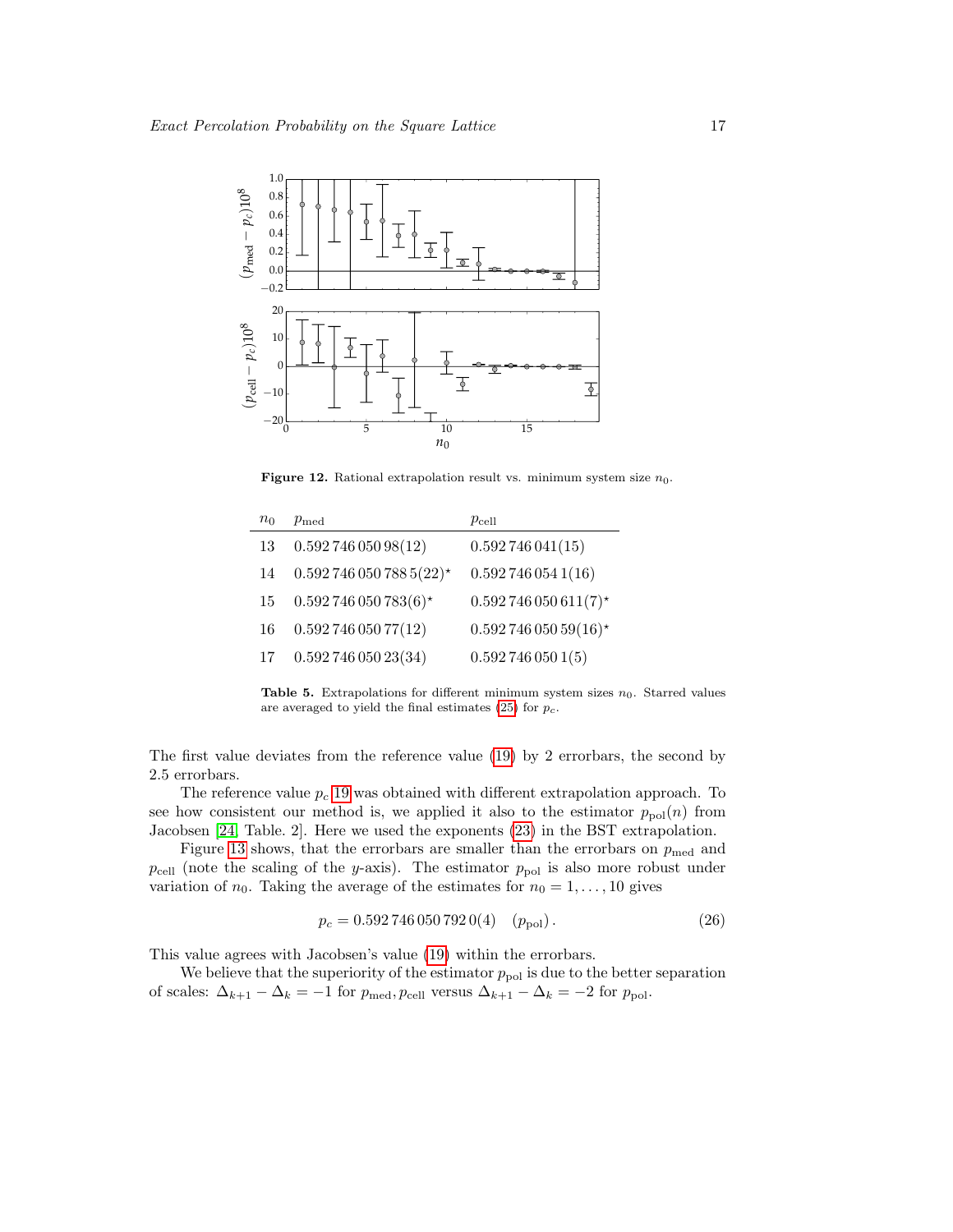

Figure 13. Rational extrapolation  $p_{pol}$  vs. minimum system size  $n_0$ .

# <span id="page-17-0"></span>5. Conclusions

We have introduced a transfer matrix algorithm to compute the generating function  $F_{nm}(z)$  for the number of spanning configurations in an  $n \times m$  square lattice. Adapting this algorithm to other 2d lattices and other boundary conditions (cylindrical, helical) is straightforward.

The exponential number of signatures imposes a hard limit on system sizes. With the current algorithm, computing  $F_{25,25}(z)$  would require a computer with a 4 TB memory and a couple of months CPU time. Evaluating  $R_{25,25}(p)$  for a single real argument p requires 512 GB of memory und would take about one month.

We have also seen another example where the exact solution of small systems is sufficient to compute estimates for the critical density  $p<sub>c</sub>$  with an accuracy that no Monte-Carlo method could ever achieve. Or, as Bob Ziff put it, "Monte-Carlo is dead" [\[40\]](#page-21-39) when it comes to computing  $p_c$  for 2d systems.

This approach can be advanced. Not so much by solving larger systems, but by a better understanding of finite size estimators and their scaling.

#### Acknowledgements

This paper benefitted a lot from discussions with Bob Ziff. Like almost all of my previous papers on percolation! Whenever I had a question or a crazy idea on percolation, I could ask Bob. And I always got a quick and satisfying answer.

It is a great pleasure to thank Bob for his support and his friendship.

# Appendix A. The Number of Signatures

To compute the number  $S_n$  of signatures in fully completed rows, we use the connection of signatures and balanced strings of parentheses.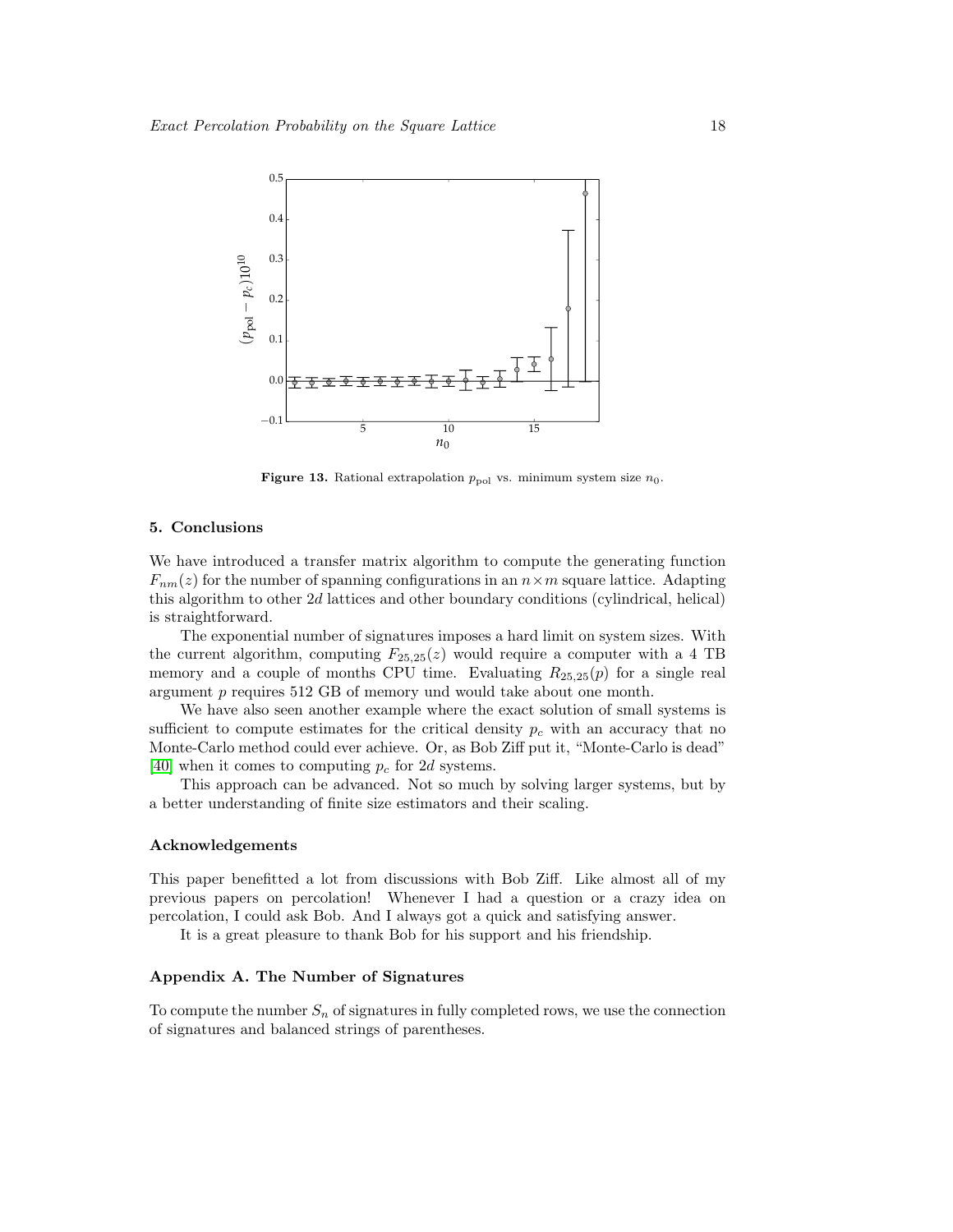The number of balanced strings of parentheses length  $2a$  is given by the Catalan number  $C_a$  [\[41,](#page-21-40) Theorem 7.3],

$$
C_a = \frac{1}{a+1} \binom{2a}{a} = \frac{(2a)!}{(a+1)!a!} = \prod_{k=2}^{a} \frac{a+k}{k}.
$$
 (A.1)

A completely balanced string of parantheses contains the same number a of opening and closing parentheses. We will see that it is useful to consider also strings of parentheses that consist of a opening parentheses and  $b \leq a$  closing parentheses such that reading from left to right, every closing parenthesis matches an opening parenthesis. The number of these partially balanced strings of parentheses reads [\[42\]](#page-21-41)

<span id="page-18-1"></span>
$$
C_{a,b} = \frac{a-b+1}{a+1} \binom{a+b}{b} \qquad (a \ge b \ge 0). \tag{A.2}
$$

The numbers  $C_{a,b}$  are known as Catalan's triangle, and the Catalan numbers are the diagonal  $C_a = C_{a,a}$ , of this triangle.

#### Appendix A.1. From Catalan to Motzkin numbers

In a signature, the parentheses are not independent. Occupied sites that are adjacent in a row belong to the same cluster. We deal with this local connectivity by considering runs of adjacent occupied sites as single entities that we may call h(orizontal)-clusters. A row of width n contains at most  $\lceil n/2 \rceil$  h-clusters. Different h-clusters may be connected through previous rows, and again we have a unique left-right order and the topoligical constraints that allow us to identify h-clusters with strings of balanced parentheses expression, using the set of symbols  $((, ))$ ,  $)($  and  $().$  Any legal signature with  $r$  h-clusters corresponds to a balanced string of  $2r$  parentheses and vice versa.

We write the occupation pattern of a row as n-bit word  $s \in \{0,1\}^n$ , where 0 represents an empty site and 1 represents an occupied site. Let  $r(s)$  denote the number of h-clusters, i.e. runs of consecutive 1s, in s. Then the number of signatures is

$$
\sum_{s\in\{0,1\}^n} C_{r(s)}.
$$

This sum can be simplified by computing the number of  $n$ -bit words with exactly  $r$  hclusters. For that we add a leading zero to the word. This ensures that every h-cluster has a zero to its left. The position of this zero and the position of the rightmost site of the h-cluster specify the h-cluster uniquely. Hence the number of n-bit words with r h-clusters is given by  $\binom{n+1}{2r}$ , providing us with

<span id="page-18-0"></span>
$$
\sum_{r=0}^{\left\lfloor \frac{n+1}{2} \right\rfloor} \binom{n+1}{2r} C_r \equiv M_{n+1},\tag{A.3}
$$

where  $M_n$  is known as the *n*th Motzkin number [\[43,](#page-21-42) [44\]](#page-21-43).

## Appendix A.2. The spanning constraint

Up to this point we have ignored that our signatures have an additional symbol || for occupied sites connected to the top row. In a signature with  $r$  h-clusters, any number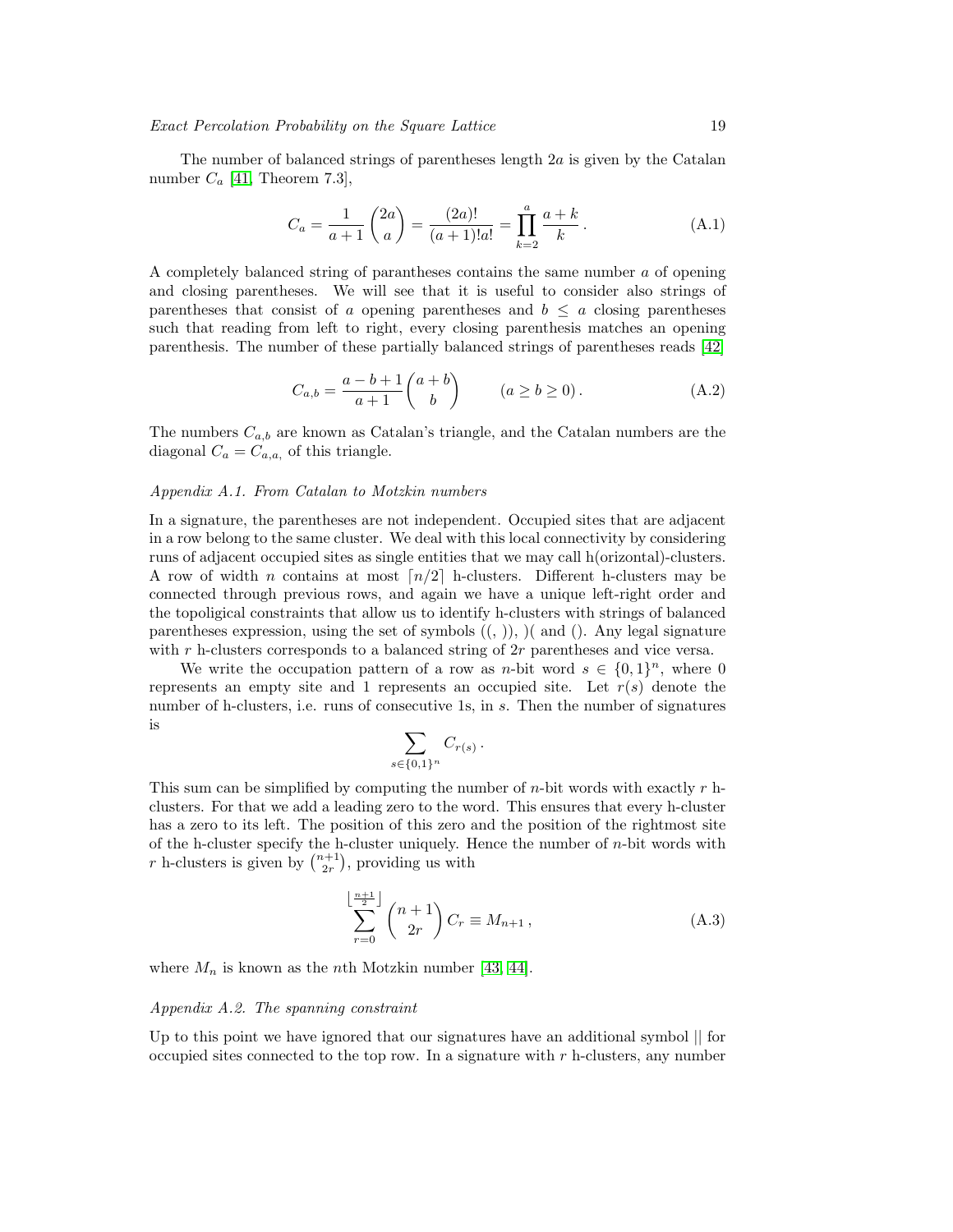

Figure A1. The dashed connection is forbidden: h-clusters can not connect across h-clusters that are connected to the top row.

 $w \leq r$  of h-clusters can be connected to the top row:

<span id="page-19-0"></span>
$$
S_n \le \sum_{r=1}^{\left\lceil \frac{n}{2} \right\rceil} \binom{n+1}{2r} \sum_{w=1}^r \binom{r}{w} C_{r-w} . \tag{A.4}
$$

This is only an upper bound because it does not take into account that h-clusters not connected to the top row can not be connected to each other across a top row h-cluster. In the example shown in Figure [A1,](#page-19-0) the number of signatures compatible with the top row h-cluster is not  $C_6 = 132$  but  $C_3C_1C_2 = 10$ .

We need to consider the compositions that  $w$  top row h-clusters can impose upon the  $r-w$  other h-clusters. The composition of an integer n into k parts is defined as an ordered arrangement of  $k$  non-negative integers which sum to  $n \cdot 45$ . The compositions of 4 into 2 parts are

$$
(0,4), (1,3), (2,2), (3,1), (4,0).
$$

A number of w top row h-clusters can divide the  $r - w$  other h-clusters into  $w + 1$ parts at most. This gets us

$$
S_n = \sum_{r=1}^{\left[\frac{n}{2}\right]} \binom{n+1}{2r} \sum_{w=1}^r \sum_{\substack{i_k \geq 0 \\ i_1 + \ldots + i_{w+1} = r-w}} C_{i_1} \cdots C_{i_{w+1}}.
$$

Using Catalan's convolution formula [\[46\]](#page-21-45) for  $1 \leq k \leq n$ ,

$$
\sum_{i_1 + \dots + i_k = n} C_{i_1 - 1} \cdots C_{i_k - 1} = \frac{k}{2n - k} {2n - k \choose n} \qquad (1 \le k \le n), \tag{A.5}
$$

we can write this as

$$
S_n = \sum_{r=1}^{\left[\frac{n}{2}\right]} \binom{n+1}{2r} \sum_{w=1}^r \frac{w+1}{2r-w+1} \binom{2r-w+1}{r+1}.
$$
 (A.6)

The sum over w can be done using binomial coefficient identities [\[47,](#page-21-46) Table 174]. The result reads

<span id="page-19-1"></span>
$$
S_n = \sum_{r=1}^{\left\lceil \frac{n}{2} \right\rceil} {n+1 \choose 2r} \frac{3}{r+1} {2r \choose r-1}
$$

$$
= \sum_{r=1}^{\left\lceil \frac{n}{2} \right\rceil} {n+1 \choose 2r} C_{r+1,r-1}, \tag{A.7}
$$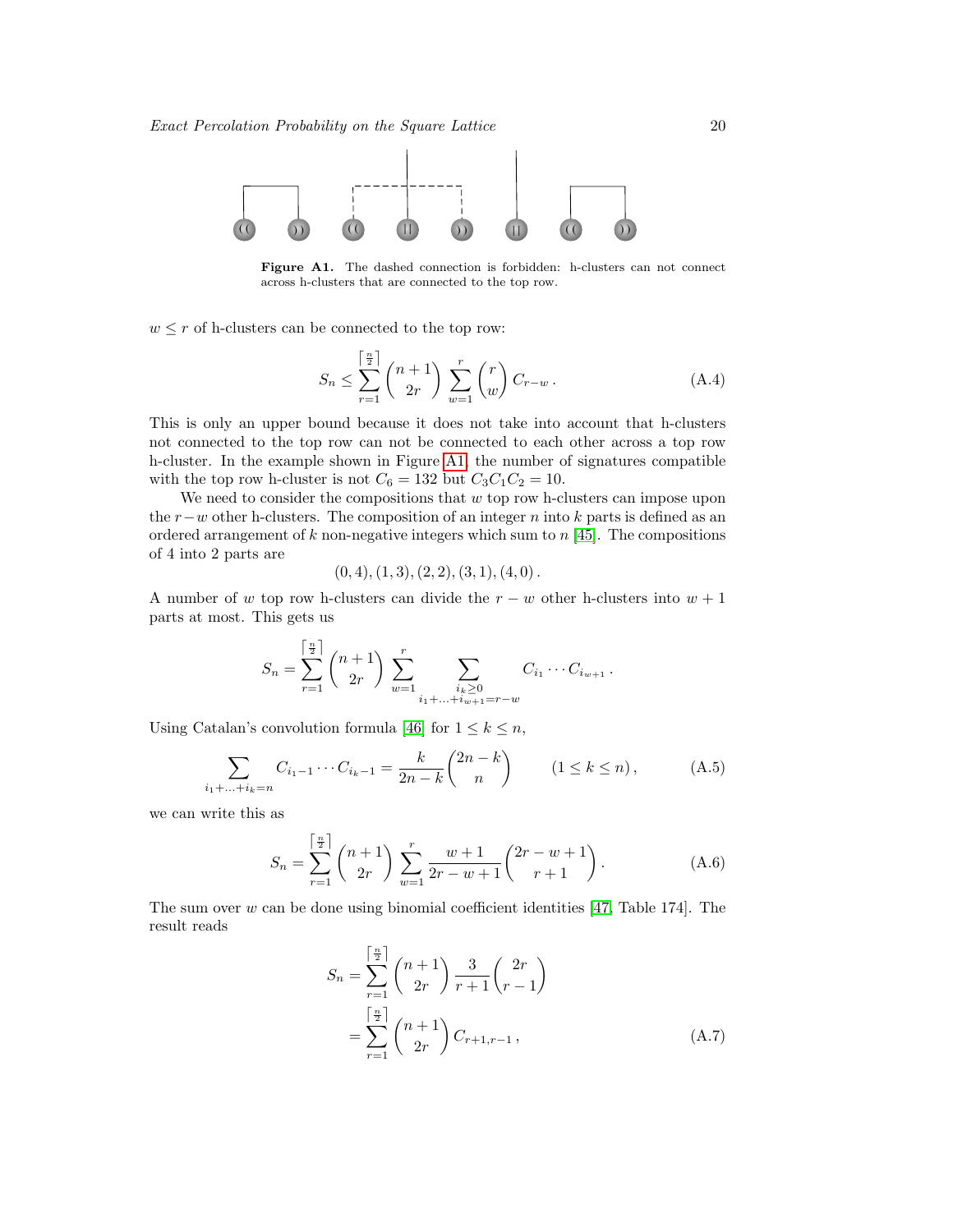where [\(A.7\)](#page-19-1) follows from [\(A.2\)](#page-18-1) with  $a = r + 1$  and  $b = r - 1$ . This result can be categorized by considering the generalization of [\(A.3\)](#page-18-0). Analog to Catalan's triangle, Motzkin's triangle [\[48\]](#page-21-47) is defined as

<span id="page-20-0"></span>
$$
M_{n,k} = \sum_{r=0}^{\lfloor \frac{n-k}{2} \rfloor} \binom{n}{2r+k} C_{r+k,r}.
$$
 (A.8)

Hence  $S_n = M_{n+1,2}$ , the second column in Motzkin's triangle. This sequence is number [A005322](http://oeis.org/A005322) in the on-line encyclopedia of integer sequences.

# Appendix A.3. Asymptotics

Allthough Motzkin's triangle is a well known object in combinatorics, we could not find an explicit formula for the asymptotic scaling of  $M_{n,2}$ . Hence we compute it here, following the procedure outlined in [\[49\]](#page-22-0).

Our starting point is the the generating function for  $S_n = M_{n+1,2}$  [\[48\]](#page-21-47)

$$
F(x) = \sum_{n>0} S_n x^n = \frac{\left( (1 - x - \sqrt{(1+x)(1-3x)})^3 \right)}{8x^5}.
$$
 (A.9)

The pole that determines the asymptotics of the coefficients is  $x = 1/3$ . Expanding F in terms of  $\sqrt{1-3x}$  gives

$$
F(x) = 9 - 27\sqrt{3}(1-3x)^{\frac{1}{2}} + \frac{279}{2}(1-3x) - \frac{1485\sqrt{3}}{8}(1-3x)^{\frac{3}{2}} + \cdots
$$

The coefficients of the binonmial series that appear in this expansion are

$$
[x^n] (1 - 3x)^{\alpha} = (-3)^n {\alpha \choose n} = 3^n {\binom{n - \alpha - 1}{n}}
$$
  
= 
$$
3^n {\binom{-\alpha}(1 - \alpha) \cdots (n - 1 - \alpha)}{n!}
$$
 (A.10)

For  $\alpha = 0, 1, 2, 3, \ldots$ , the binomial series is finite and does not contribute to the asymptotic scaling. For  $\alpha \neq 0, 1, 2, 3, \ldots$ , the binomial coefficient can be written as

$$
\binom{n-\alpha-1}{n} = \frac{\Gamma(n-\alpha)}{\Gamma(-\alpha)\Gamma(n+1)},\tag{A.11}
$$

and we can use the asymptotic series for the Γ function

$$
\frac{\Gamma(n-\alpha)}{\Gamma(n+1)} \sim n^{-\alpha} \left( \frac{1}{n} + \frac{\alpha(\alpha+1)}{2n^2} + \frac{\alpha(\alpha+1)(\alpha+2)(3\alpha+1)}{24n^3} + \frac{\alpha^2(\alpha+1)^2(\alpha+2)(\alpha+3)}{48n^4} + O\left(\frac{1}{n^5}\right) \right) \tag{A.12}
$$

to obtain

$$
[x^n]F(x) \sim \frac{\sqrt{3}3^{n+3}}{\sqrt{4\pi n^3}} \left(1 - \frac{159}{16n} + \frac{36505}{512n^2} + O(\frac{1}{n^3})\right)
$$
(A.13)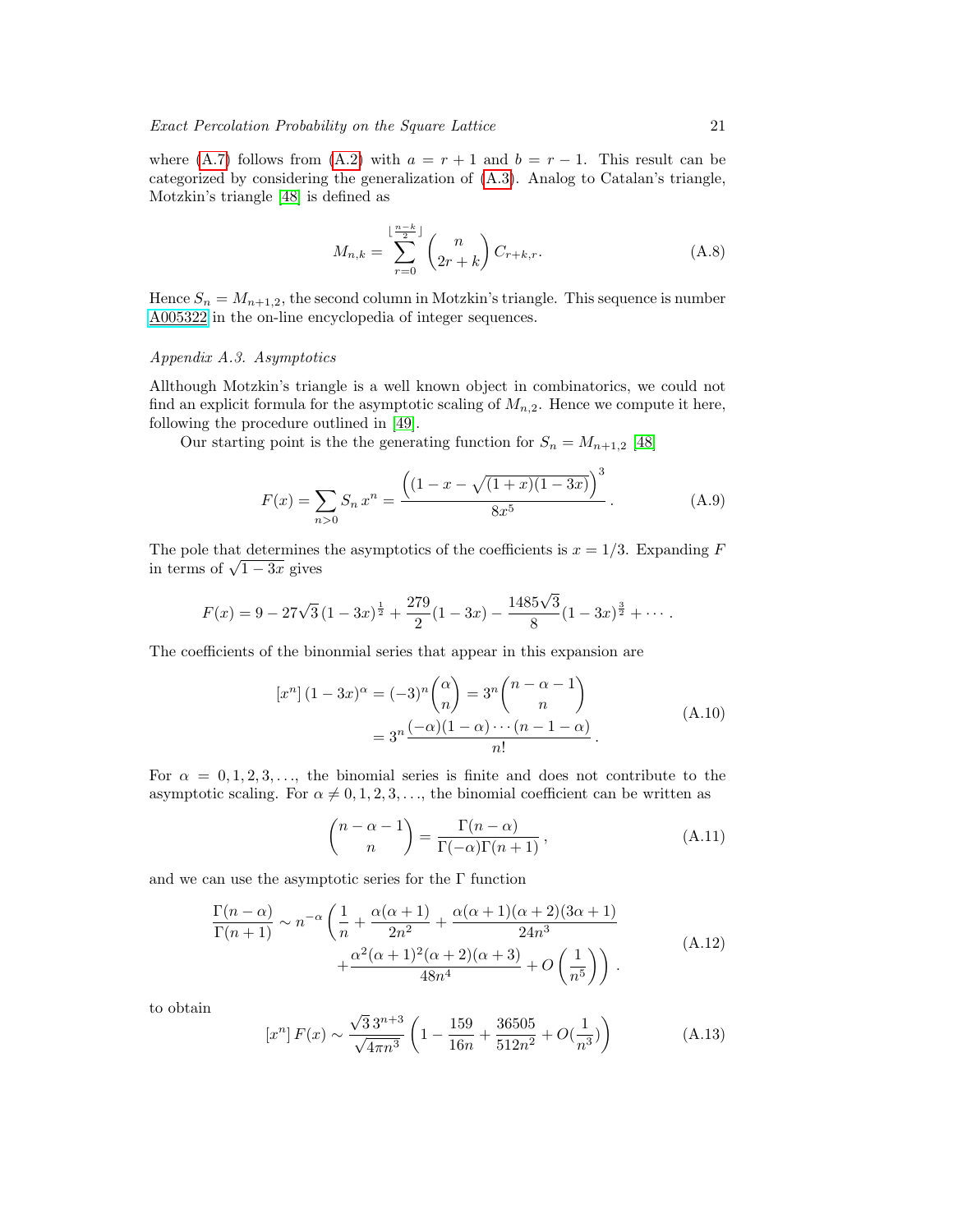- <span id="page-21-0"></span>[1] Ziff R M 2009 Efficient simulation in percolation lattices Complex Media and Percolation Theory Encyclopedia of Complexity and Systems Science Series ed Sahimi M and Hunt A G (New York: Springer-Verlag)
- <span id="page-21-1"></span>[2] Hoshen J and Kopelman R 1976 Physical Review B 14 3438–3445
- <span id="page-21-2"></span>[3] Leath P L 1976 Physical Review B 14 5046–5055
- <span id="page-21-3"></span>[4] Alexandrowicz Z 1980 Physics Letters A 80 284–286
- <span id="page-21-4"></span>[5] Grassberger P 1992 Journal of Physics A: Mathematical and General 25 5475–5484
- <span id="page-21-5"></span>[6] Ziff R M 1992 Physical Review Letters 69 2670–2673
- <span id="page-21-6"></span>[7] Ziff R M, Cummings P T and Stell G 1984 Journal of Physics A: Mathematical and General 17 3009–3017
- <span id="page-21-7"></span>Mertens S and Moore C 2018 Physical Review E 98 022120
- <span id="page-21-8"></span>[9] Mertens S and Moore C 2018 Journal of Physics A: Mathematical and Theoretical 51 475001
- <span id="page-21-9"></span>[10] Newman M E J and Ziff R M 2000 Physical Review Letters 85 4104–4107
- <span id="page-21-10"></span>[11] Newman M E J and Ziff R M 2001 Physical Review E 64 016706
- <span id="page-21-11"></span>[12] Scullard C R and Jacobsen J L 2020 Physical Review Research 2 012050(R)
- <span id="page-21-12"></span>[13] Dean P 1963 Proceedings of the Cambridge Philosophical Society 59 397-410
- <span id="page-21-13"></span>[14] Sykes M F and Essam J W 1964 Physical Review 133 A310–A315
- <span id="page-21-14"></span>[15] Dean P and Bird N F 1967 Proceedings of the Cambridge Philosophical Society 63 477–479
- <span id="page-21-15"></span>[16] Levinshtein M, Shklovskiı̆ B, Shur M and Éfros A 1975  $Zh$ . Eksp. Teor. Fiz. 69 386–392
- <span id="page-21-16"></span>[17] Derrida B and Stauffer D 1985 Journal de Physique 46 1623–1630
- <span id="page-21-17"></span>[18] Ziff R M and Sapoval B 1986 Journal of Physics A: Mathematical and General 19 L1169–1172
- <span id="page-21-18"></span>[19] de Oliveira P, Nóbrega R and Stauffer D 2003 Brazilian Journal of Physics 33 616-618
- <span id="page-21-19"></span>[20] Lee M 2007 Physical Review E 76 027702
- <span id="page-21-20"></span>[21] Lee M 2008 Physical Review E 78 031131
- <span id="page-21-21"></span>[22] Feng X, Deng Y and Blöte H W J 2008 Physical Review E  $78031136$
- <span id="page-21-22"></span>[23] Yang Y, Zhou S and Li Y 2013 Entertainment Computing 4 105–113
- <span id="page-21-23"></span>Jacobsen J L 2015 Journal of Physics A: Mathematical and Theoretical 48 454003
- <span id="page-21-24"></span>[25] Klamser J U 2015 Exakte Enumeration von Perkolationssystemen Master's thesis Otto-von-Guericke Universität Magdeburg
- <span id="page-21-25"></span>[26] Yaqubi D, Ghouchan M F D and Zoeram H G 2016 Lattice paths inside a table I arXiv.org:1612.08697
- <span id="page-21-26"></span>[27] Mertens S and Moore C 2019 Physical Review Letters 123 230605
- <span id="page-21-27"></span>[28] Moore C and Mertens S 2011 The Nature of Computation (Oxford University Press) [www.](www.nature-of-computation.org) [nature-of-computation.org](www.nature-of-computation.org)
- <span id="page-21-28"></span>[29] Kramers H A and Wannier G H 1941 Physical Review 60 252–262
- <span id="page-21-29"></span>[30] Onsager L 1944 Physical Review 65 117–149
- <span id="page-21-30"></span>[31] Derrida B and Vannimenus J 1980 Journale de Physique Lettres 41 L473–L476
- <span id="page-21-31"></span>[32] Cormen T H, Leiserson C E and Rivest R L 1990 Introduction to Algorithms The MIT Electrical Engineering and Computer Science Series (Cambridge, Massachusetts: The MIT Press)
- <span id="page-21-32"></span>[33] Knuth D E 1981 The Art of Computer Programming vol 2: Seminumerical Algorithms (Reading, Massachusetts: Addison-Wesley Publishing Company)
- <span id="page-21-33"></span>[34] Ziff R M and Newman M E J 2002 Physical Review E 66 016129
- <span id="page-21-34"></span>[35] Jacobsen J L and Scullard C R 2013 Journal of Physics A: Mathematical and Theoretical 46 075001
- <span id="page-21-35"></span>Jacobsen J L 2014 Journal of Physics A: Mathematical and Theoretical 47 135001
- <span id="page-21-36"></span>[37] Mertens S and Ziff R M 2016 Physical Review E 94 062152
- <span id="page-21-37"></span>[38] Henkel M and Schütz G 1988 Journal of Physics A: Mathematical and General 21 2617–2633
- <span id="page-21-38"></span>[39] Bulirsch R and Stoer J 1964 Numerische Mathematik 6 413-427
- <span id="page-21-39"></span>[40] Ziff R M 2021 Percolation on non-planar lattices Talk at the 34th M. Smoluchowski Symposium on Statistical Physics
- <span id="page-21-40"></span>[41] Roman S 2015 An Introduction to Catalan Numbers Compact Textbooks in Mathematics (London: Birkhäuser)
- <span id="page-21-41"></span>[42] Bailey D 1996 Mathematics Magazine 69 128–131
- <span id="page-21-42"></span>[43] Motzkin T 1948 Bulletin of the American Mathematical Society 54 352–360
- <span id="page-21-43"></span>[44] Oste R and der Jeugt J V 2015 The Electronic Journal of Combinatorics 22 P2.8
- <span id="page-21-44"></span>[45] Heubach S and Mansour T 2009 Combinatorics of compositions and words. (Boca Raton, FL: CRC Press)
- <span id="page-21-45"></span>[46] Regev A 2012 Integers 12 A29
- <span id="page-21-46"></span>[47] Graham R L, Knuth D E and Patashnik O 1994 Concrete mathematics: a foundation for computer science 2nd ed (Addison-Wesley Publishing Company)
- <span id="page-21-47"></span>[48] Donaghey R and Shapiro L W 1977 Journal of Combinatorial Theory (A) 23 291–301